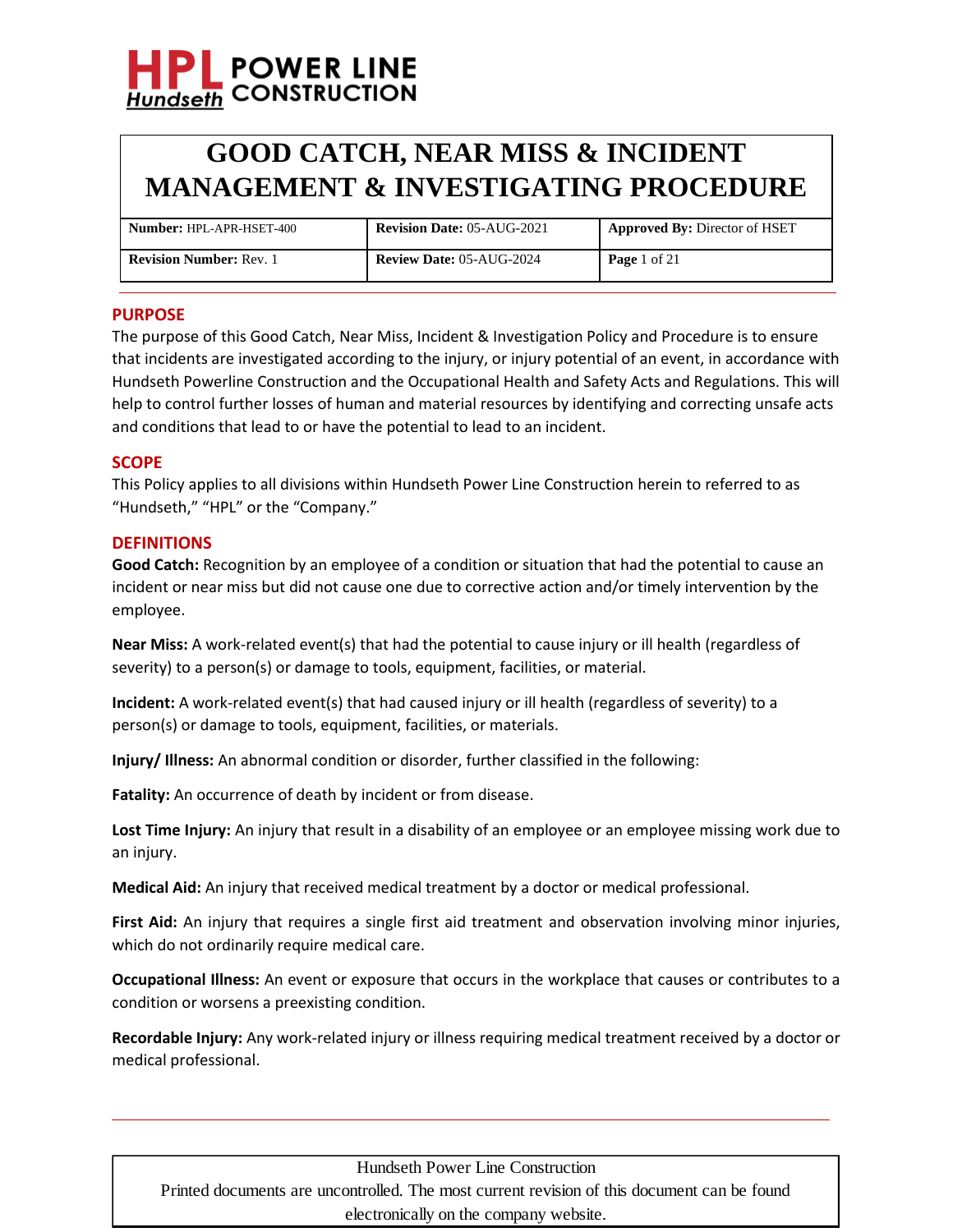

| <b>Number: HPL-APR-HSET-400</b> | <b>Revision Date: 05-AUG-2021</b> | <b>Approved By: Director of HSET</b> |
|---------------------------------|-----------------------------------|--------------------------------------|
| <b>Revision Number: Rev. 1</b>  | <b>Review Date: 05-AUG-2024</b>   | <b>Page</b> 2 of 21                  |

**Major Injury:** An injury of a serious nature that places a life in jeopardy, produces unconsciousness and or results in substantial loss of blood.

**Motor Vehicle Incident (MVI):** When a vehicle collides with another vehicle, stationary or moving object, or person resulting in injuries, death, and or loss of property.

**Utility Contact:** A human driven event where contact, damage to, or disruption to an overhead or underground utility service occurred.

**Dangerous Occurrence:** any occurrence that does not result in, but could have resulted in, a condition or circumstance that includes:

- a) The structure failure or collapse of:
	- a. A structure, scaffold, temporary falsework, or concrete formwork; or
	- b. All or any part of an excavated shaft, tunnel, caisson, coffer dam, trench or excavation;
- b) The failure of a crane or hoist or the overturning of a crane or unit of powered mobile equipment;
- c) An accidental contact with an energized electrical conductor;
- d) The bursting of a grinding wheel;
- e) An uncontrolled spill or escape of a toxic, corrosive or explosive substance;
- f) A premature detonation or accidental detonation of explosives;
- g) The failure of an elevated or suspended platform; and
- h) The failure of an atmosphere-supplying respirator.

**Environmental Incident:** An occurrence or set of circumstances, because of which pollution (air, water, noise, or land) or an adverse environmental impact has occurred, is occurring, or is likely to occur.

**Notice of Contravention:** A formal enforcement document that identifies a contravention of the Saskatchewan Employment Act and or Regulations by an Occupational Health & Safety Officer.

**Root Cause:** The most basic cause (or causes) that can reasonably be identified that management has control to fix and when fixed, will prevent (or significantly reduce the likelihood of) the problem's recurrence.

**Corrective Action:** Corrective actions are developed in response to a recommendation to prevent future incidents from occurring.

**Recommendation:** A potential solution issued as part of an investigation to prevent future incidents and used to develop corrective actions.

Hundseth Power Line Construction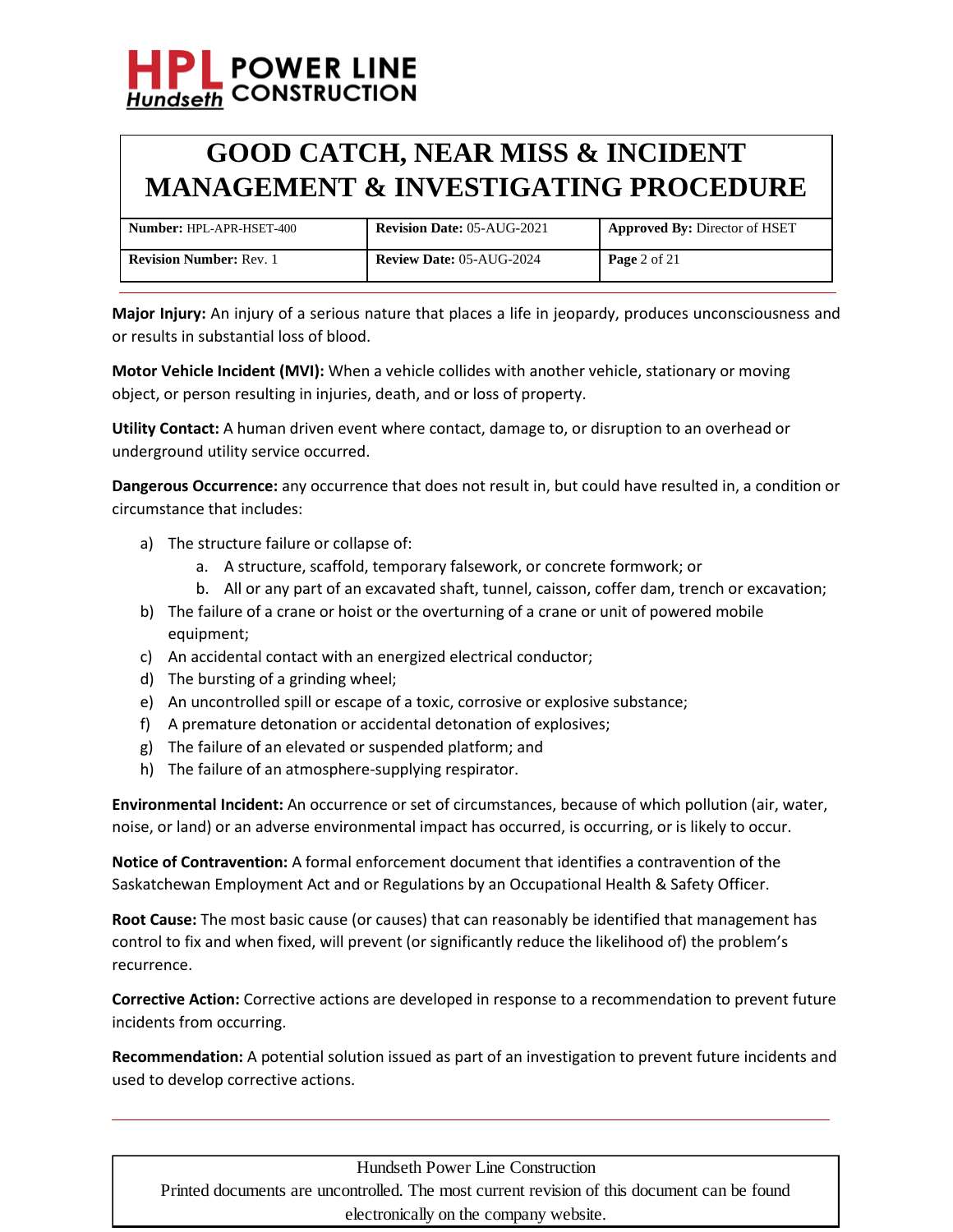

| <b>Number: HPL-APR-HSET-400</b> | <b>Revision Date: 05-AUG-2021</b> | <b>Approved By: Director of HSET</b> |
|---------------------------------|-----------------------------------|--------------------------------------|
| <b>Revision Number: Rev. 1</b>  | <b>Review Date: 05-AUG-2024</b>   | <b>Page</b> 3 of 21                  |

**Emergency:** A present or imminent even that requires prompt coordination of actions or special regulation of persons or property to protect the health, safety, or welfare of people, or to limit damage to property and the environment.

**Incident Owner:** The individual who is accountable for the investigation that approves corrective actions that are created in response to recommendations arising from an investigation.

**Lead Investigator:** The lead investor for minor incidents shall be the incident owner or designate. The Lead investigator for Major and Serious incidents shall be assigned from the HSET division.

**Investigation:** Gathering of evidence for analysis of an incident with the intent of establishing root cause, contributing factors, and providing recommendations for preventing future incidents.

**Environment:** The surroundings in which Hundseth operates including air, water, land, natural resources, flora, fauna, humans and their interrelation.

**Privileged and Confidential:** A document which is produced for the purpose of using its contents to obtain legal advice or to aid in the conduct of litigation or defense of a regulatory action is privileged and must be kept confidential.

## **ROLES & RESPONSIBILITIES**

## **All Employees**

- Report all incidents, near misses and good catches as soon as it is safe to do so.
- Assist with an incident scene as directed by the incident owner or lead investigator.
- Provide any details from an incident to help determine root cause and prevent recurrence.
- Cooperate during the incident investigation process including participating in interviews as requested.
- Provide First Aid treatment if trained to do so.
- Ensure confidentiality on all incidents to all sources not involved in the investigation.
- Direct any questions or concerns regarding the incident to the HSET division or manager.
- Provide any details regarding their medical aid injury and work towards a successful return to work.
- Complete a W1 Injury form with HSET.

### **Foreman/ Supervisors**

- Report all incidents, near misses and good catches as soon as it is safe to do so.
- Encourage reporting from all staff.
- Participate in the root cause analysis.
- Cooperate during the investigation process.

### Hundseth Power Line Construction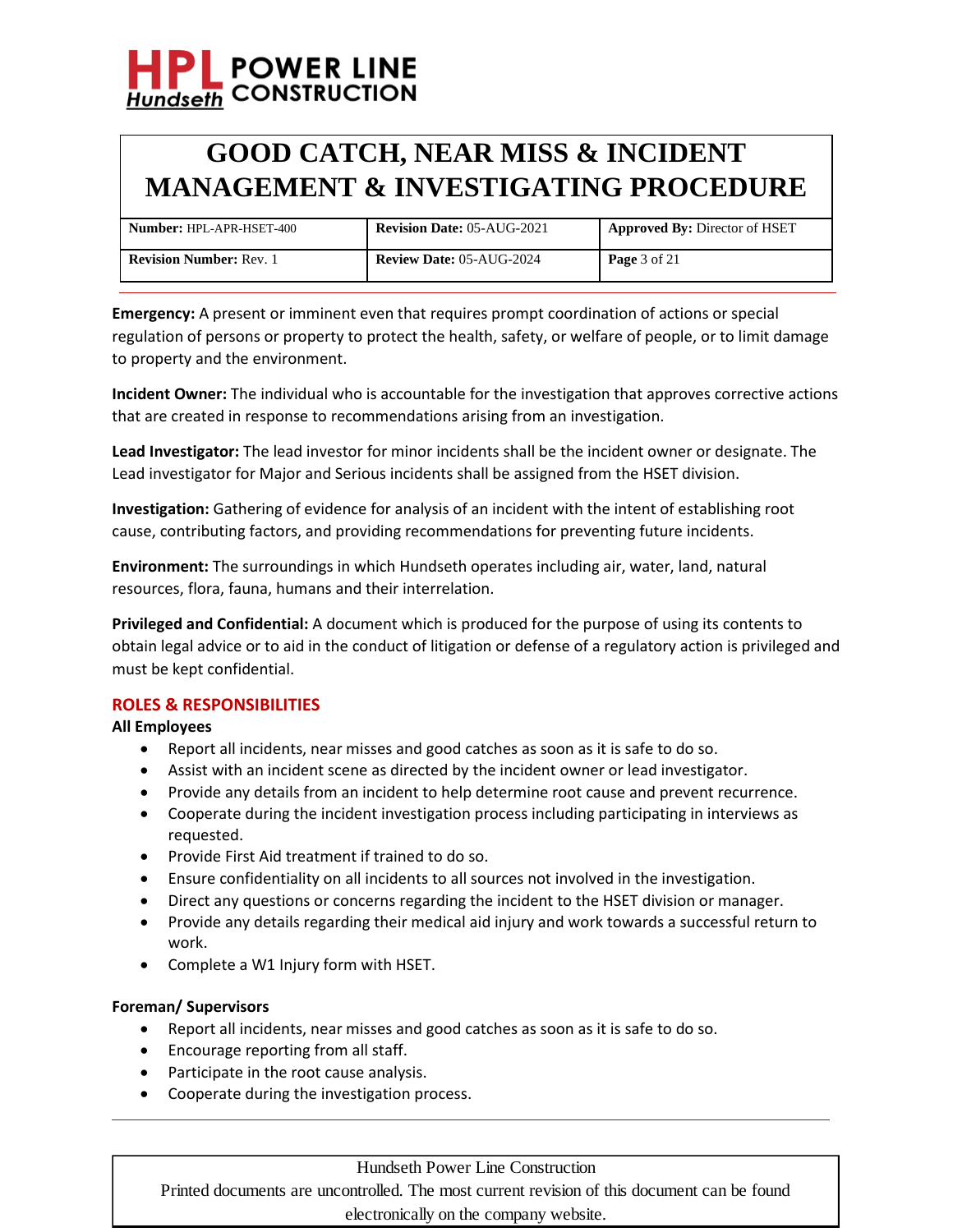## **GOOD CATCH, NEAR MISS & INCIDENT MANAGEMENT & INVESTIGATING PROCEDURE**

| <b>Number: HPL-APR-HSET-400</b> | <b>Revision Date: 05-AUG-2021</b> | <b>Approved By: Director of HSET</b> |
|---------------------------------|-----------------------------------|--------------------------------------|
| <b>Revision Number: Rev. 1</b>  | <b>Review Date: 05-AUG-2024</b>   | <b>Page</b> 4 of 21                  |

- Ensure confidentiality on all incidents to all sources not involved in the investigation.
- Direct any questions or concerns regarding the incident to the HSET division or manager.

## **Managers/ Assistant Managers**

- Act as the lead investigator for any Minor incident investigations.
- Act as Incident Owner for any Minor, Serious or Major incident investigations.
- Ensure confidentiality on all incidents to all sources not involved in the investigation.
- Direct any questions or concerns regarding the incident to the HSET.

### **Vice President**

- Take on the role of Incident Owner for Serious incidents in their area of responsibility or assign a designate.
- Ensure the required information is maintained in the Safety Management System.
- Cooperate and ensure participation in the investigation.
- Evaluate and cooperate in recommendations stemming from the incident investigation and initiate corrective or preventative actions required.
- Ensure corrective or preventative actions and verification of effectiveness have been appropriately prioritized and completed as scheduled.
- Discuss the details of incidents with legal counsel as required.
- Lead media contacts if required.
- Assist in internal external key messaging/ communication activities as required at the time of an incident occurrence or post incident follow-up.
- Ensure confidentiality on all incidents to all sources not involved in the investigation.
- Direct any questions or concerns regarding the incident to the HSET.

### **President/CEO**

- Monitor incidents and investigation.
- Cooperate, stay informed and provide resources from respective areas to support and increase the effectiveness of investigations.
- Allocate resources to ensure the implementation of incident corrective actions.
- Ensure confidentiality on all incidents to all sources not involved in the investigation.
- Direct any questions or concerns regarding the incident to the HSET.

### **Occupational Health & Safety Committee**

- Be involved in relevant incidents as required.
- Participate in investigations when required.
- Participate in other investigations at the request of the Incident Owner.

### Hundseth Power Line Construction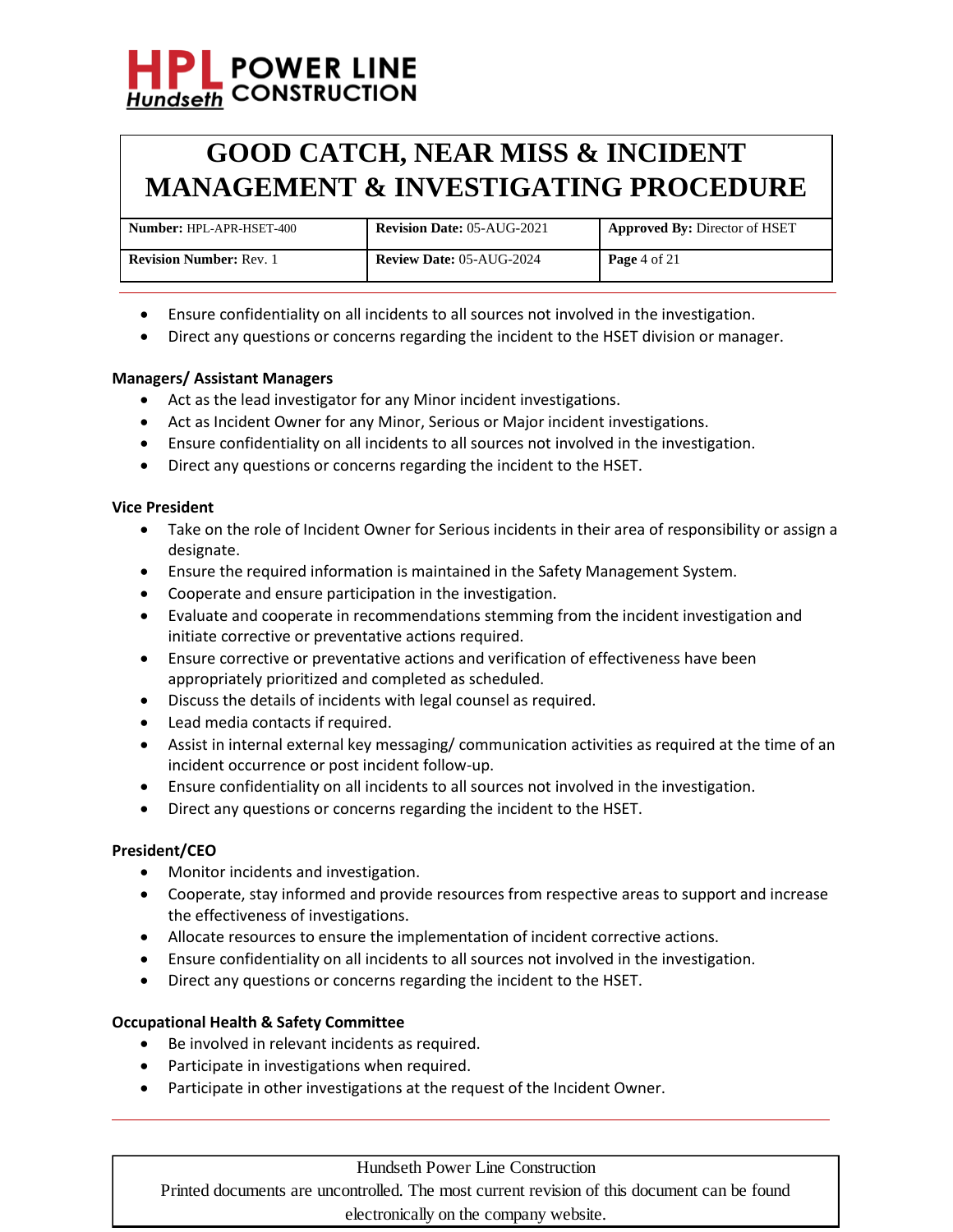## **POWER LINE Hundseth CONSTRUCTION**

## **GOOD CATCH, NEAR MISS & INCIDENT MANAGEMENT & INVESTIGATING PROCEDURE**

| <b>Number: HPL-APR-HSET-400</b> | <b>Revision Date: 05-AUG-2021</b> | Approved By: Director of HSET |
|---------------------------------|-----------------------------------|-------------------------------|
| <b>Revision Number: Rev. 1</b>  | <b>Review Date: 05-AUG-2024</b>   | <b>Page</b> 5 of 21           |

- Have access and review incident reports and investigations for all health and safety incidents at regular meetings. Except for those marked privileged and confidential.
- Ensure confidentiality on all incidents to all sources not involved in the investigation.
- Direct any questions or concerns regarding the incident to the HSET.

## **Incident Owner**

- Own the incident that occurred in the assigned operational area of responsibility.
- Act as the primary contact for the incident and development of corrective actions.
- Assign staff to the Corrective Action Team (if required)
- Review draft investigation reports prior to being finalized for Serious and Major incidents.
- Responsible to create the investigation report for Minor and Major incidents.
- Approve all developed corrective or preventative actions upon completion of the investigation.
- Accountable for ensuring the completion of corrective actions resulting from the investigation.
- Maintain confidentiality of records including the Formal Investigation Report if required.
- Ensure confidentiality on all incidents to all sources not involved in the investigation.
- Direct any questions or concerns regarding the incident to the HSET.

## **Lead Investigator**

The lead investigator is not required to be a subject matter expert in the operational area where the incident occurred. However, the Lead Investigator should ensure that supporting subject matter experts are identified prior to the start of the investigation.

- Set the terms of reference the investigation with the Incident Owner, including communication expectations.
- Act as the primary contact for the investigation.
- Work with the Incident Owner to set the investigation team and coordinate the investigation team, when appropriate.
- Conduct interviews and analyze evidence.
- Identify root causes and provide recommendations based on evidence gathered throughout the investigation.
- Hold a formal review of the incident and present findings and recommendations to the Incident Owner (and Corrective Action Team, if applicable) and participate on the Corrective Action Team.
- Ensure confidentiality on all incidents to all sources not involved in the investigation.
- Direct any questions or concerns regarding the incident to the HSET.

### Hundseth Power Line Construction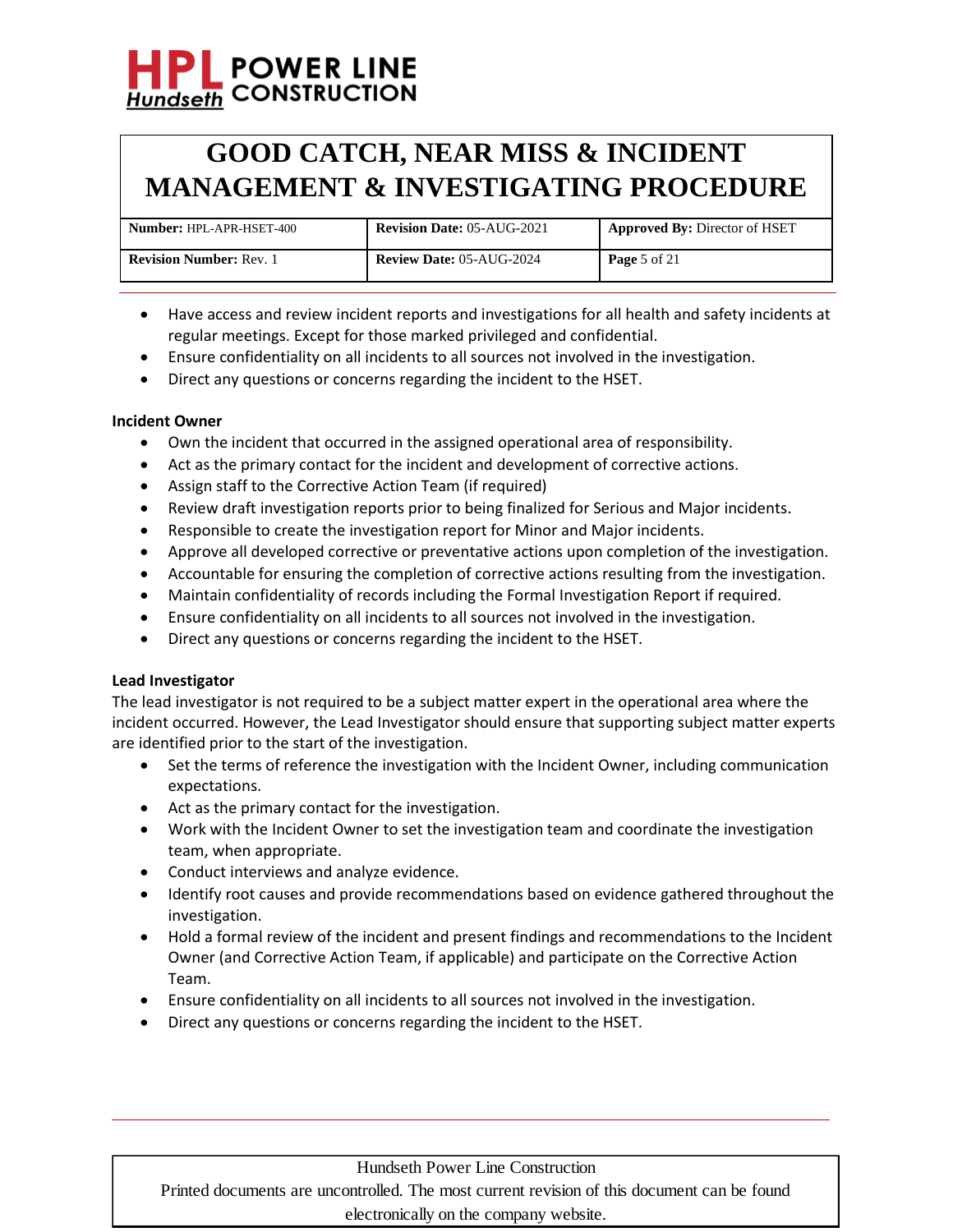## **GOOD CATCH, NEAR MISS & INCIDENT MANAGEMENT & INVESTIGATING PROCEDURE**

| <b>Number: HPL-APR-HSET-400</b> | <b>Revision Date: 05-AUG-2021</b> | <b>Approved By: Director of HSET</b> |
|---------------------------------|-----------------------------------|--------------------------------------|
| <b>Revision Number: Rev. 1</b>  | <b>Review Date: 05-AUG-2024</b>   | <b>Page</b> 6 of 21                  |

### **Corrective Action Team**

- Is informed for Serious and Major level incidents at the direction of the Incident Owner to develop appropriate corrective or preventative actions in response to the recommendations outlined in the investigation report.
- Shall develop the verification of effectiveness criteria for each corrective action.

## **Health, Safety, Environment & Training Division (hereinto referred to as HSET)**

- Own the reporting and investigation process and methodology for all Health, Safety, Environment & Training within HPL.
- Provide administrative and technical support for the application of the Incident Reporting and Investigation Process for all Health, Safety, Environment & Training incidents.
- Assign a Lead Investigator for serious and major investigations for all Health, Safety, Environment & Training incidents.
- Provide support to operational staff that lead minor incidents.
- Provide centralized distribution of incident statistics and related key indicators and conduct regular trending and analysis for incidents.
- Communicate information and findings for incidents.
- Participate in the monitoring of the identified corrective or preventative actions and verification of effectiveness.
- Provide support in relation to Health, Safety & Environment regulatory requirements relevant to incidents.
- Maintain confidentiality of records including the Formal Investigation Report, if required.
- Consult Law to obtain legal advice in contemplation of litigation and/or regulatory action.
- Ensure that regulated health & safety incidents are reported to Occupational Health and Safety and the Workers Compensation Board.
- Ensure that regulated environmental incidents/ impacts are reported to Environment Canada, Ministry of Environment and/or any other applicable regulatory agency.
- Ensure confidentiality on all incidents to all sources not involved in the investigation.

### **People & Organizational Culture**

- Identify human behavior issues an indicate what triggers should initiate when investigator should consult with People and Organizational Culture division.
- Conduct a separate investigation when human behavior issues are identified in a Health and Safety or Environment investigation.
- Own the reporting and investigation process and methodology for all People and Organizational Culture incidents within HPL.
- Provide administrative and technical support for the application of the Incident Reporting and Investigation Process for all People and Organizational Culture incidents.

### Hundseth Power Line Construction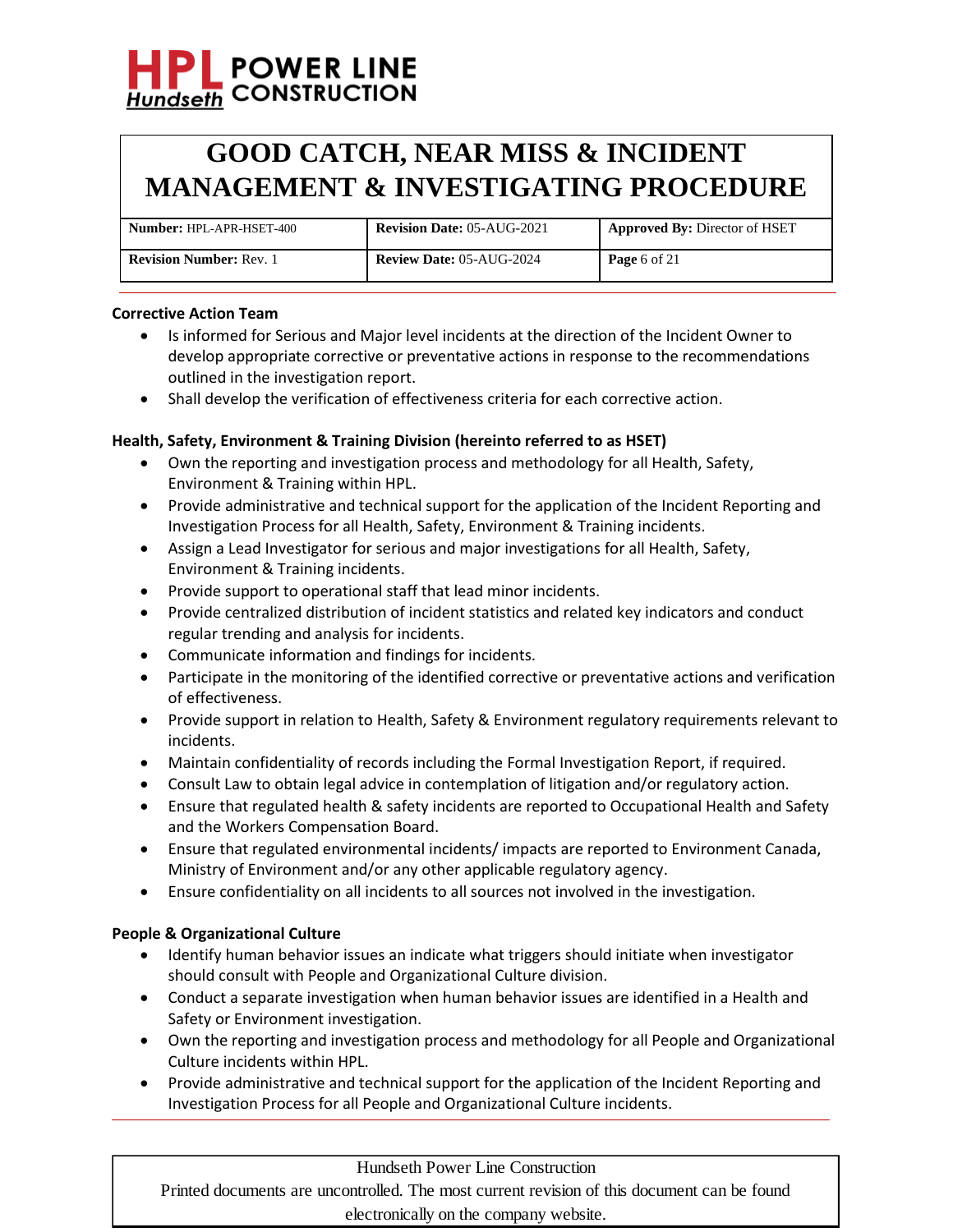## **POWER LINE Hundseth CONSTRUCTION**

## **GOOD CATCH, NEAR MISS & INCIDENT MANAGEMENT & INVESTIGATING PROCEDURE**

| <b>Number: HPL-APR-HSET-400</b> | <b>Revision Date: 05-AUG-2021</b> | <b>Approved By: Director of HSET</b> |
|---------------------------------|-----------------------------------|--------------------------------------|
| <b>Revision Number: Rev. 1</b>  | <b>Review Date: 05-AUG-2024</b>   | <b>Page</b> $7 \text{ of } 21$       |

- Assign a Lead Investigator for serious and major investigations for all People and Organizational Culture incidents.
- Ensure confidentiality on all incidents to all sources not involved in the investigation.
- Direct any questions or concerns regarding the incident to the HSET.

## **PROCEDURE**

## **Incident Reporting**

After an incident occurs, the following general steps shall be followed:

- 1. Provide Initial Emergency response.
- 2. Document the report in eCompliance.
- 3. Investigate when required.

## **Initial Response**

- 1. Recognize that an incident has occurred
- 2. Complete an initial assessment of the incident to determine the following:
	- a. What has occurred;
	- b. When the incident occurred;
	- c. Who was involved;
	- d. What resources have responded thus far (if any); and
	- e. What is required to control the scene and prevent further loss?
- 3. Determine if emergency response is required. If the incident is an "emergency", follow the applicable Emergency Response Plan.
- 4. Prevent further loss by determining and implementing an interim measure to mitigate the risk of reoccurrence if required. Ensure injured people receive medical attention if required. It is advised to not disturb the incident scene more than is necessary to make the scene safe, stop and contain the spill or to secure the facility or area.
- 5. Verbally notify the responsible Manager and the HSET division of the incident and the appropriate personnel as per the incident reporting in Table 3. Note that for all Major incidents, where involved employees are in a safety sensitive position, a drug and alcohol test must be done as detailed in the Drug and Alcohol Policy.

### **Incident Documenting**

*NOTE: It is expected that all incidents will be entered into eCompliance within 8 business hours.*

Hundseth Power Line Construction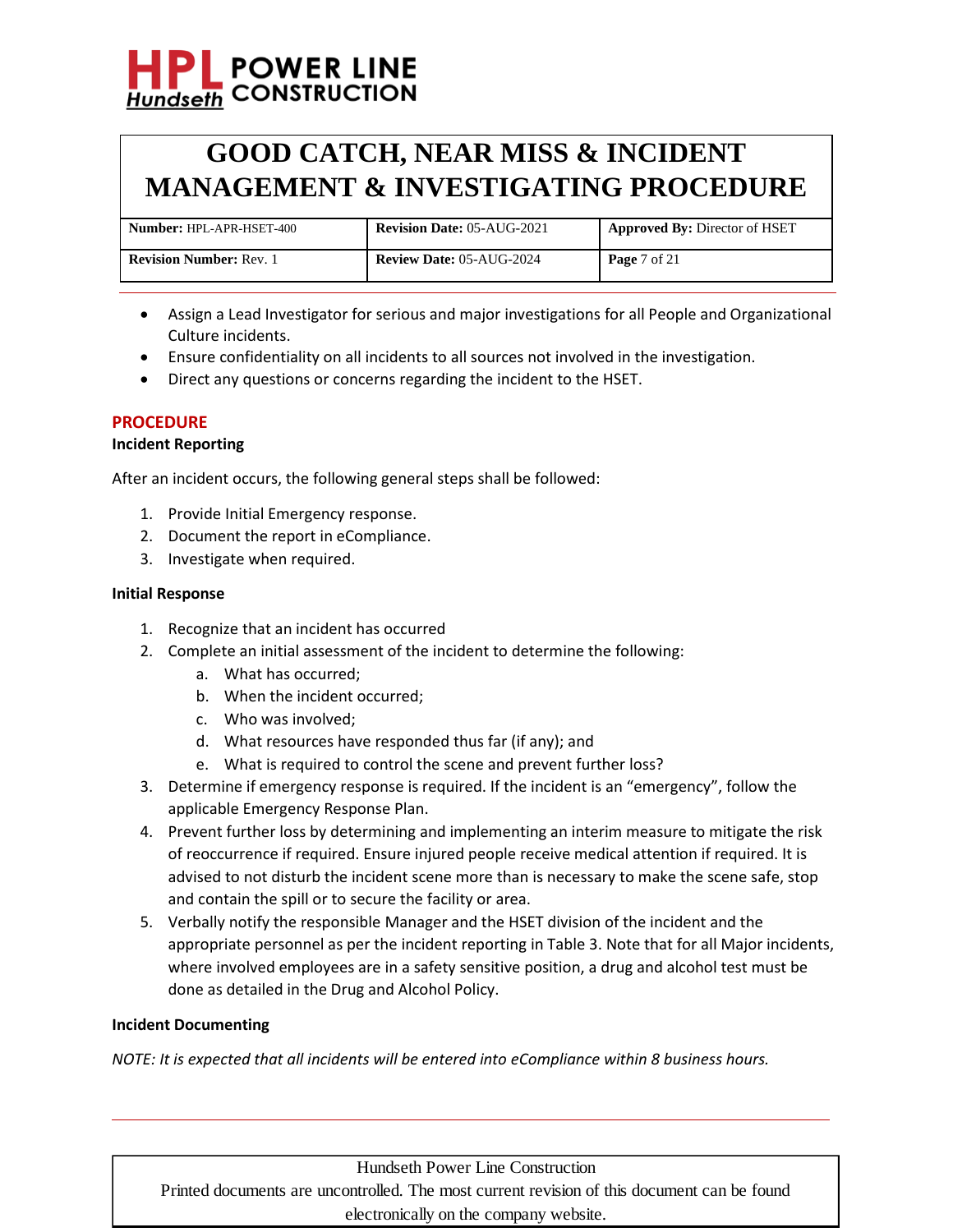## **GOOD CATCH, NEAR MISS & INCIDENT MANAGEMENT & INVESTIGATING PROCEDURE**

| <b>Number: HPL-APR-HSET-400</b> | <b>Revision Date: 05-AUG-2021</b> | <b>Approved By: Director of HSET</b> |
|---------------------------------|-----------------------------------|--------------------------------------|
| <b>Revision Number: Rev. 1</b>  | <b>Review Date: 05-AUG-2024</b>   | <b>Page</b> 8 of 21                  |

### **HPL Employees:**

After verbally notifying the responsible manager of the incident, as soon as it is safe to do so, that manager should consult the Incident Reference Chart in Table 2 below.

For Serious and Major incidents, the manager, HSET division, People & Organizational Culture division or designate shall obtain statements from anyone involved in or witnessing the incident. Statements can be obtained but are not require for Minor incidents. Statements must be provided individually, not in a group, and returned to the manager, HSET division, People & Organizational Culture division or designate.

The manager/ assistant manager is responsible to ensure the incident is entered into eCompliance but may delegate an employee to enter the incident. Attach any relevant documents, pictures and filled out forms to the submission. Preliminary incident Severity Classification is mandatory and must be completed by the person entering the incident.

The manager/assistant manager is responsible for verbally communicating the incident to the Customer. The HSET division will communicate the written incident report to the Customer after the report has been reviewed and properly restricted and/or vetted (if required.)

The Incident Owner is required to verify the preliminary incident severity classification in the eCompliance system. Timelines for submitting information are identified in Table 3 Classifications and Timelines below.

If the verified incident severity is changed from the initial incident severity, changes will be communicated to all parties including the HSET division or the People & Organizational Culture division as required by the adjusted severity rating in the Incident Reference Chart. The HSET division or the People & Organizational Culture division will ensure that confidential information is properly restricted and/or vetted (if required) prior to widespread communication of an incident.

Good Catch, Near Miss & Incidents (see Table 1 for examples) may be categorized as the following (see Table 2 for examples and guidelines):

- Good Catch
- Near Miss
- Injury/ Illness
- Equipment Damage/ Loss
- Tool Damage/ Loss
- Property Damage/ Loss

## Hundseth Power Line Construction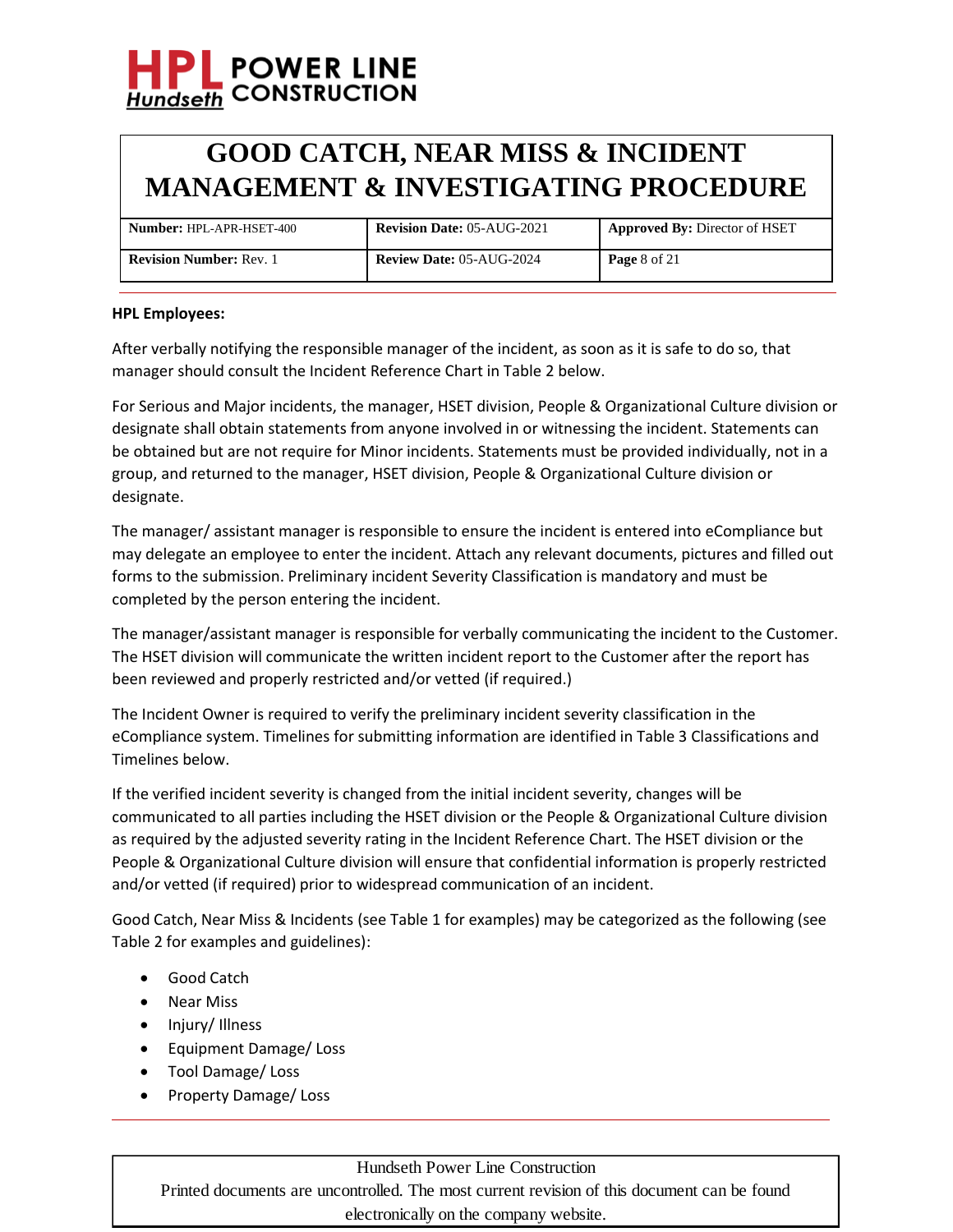## **GOOD CATCH, NEAR MISS & INCIDENT MANAGEMENT & INVESTIGATING PROCEDURE**

| <b>Number: HPL-APR-HSET-400</b> | <b>Revision Date: 05-AUG-2021</b> | <b>Approved By: Director of HSET</b> |
|---------------------------------|-----------------------------------|--------------------------------------|
| <b>Revision Number: Rev. 1</b>  | <b>Review Date: 05-AUG-2024</b>   | <b>Page</b> 9 of 21                  |

- Motor Vehicle Incident
- Utility Contact
- Environmental
- Harassment/ Violence
- Non-Conformance

### **Medical Aid/First Aid**

All medical aids and first aids must be reported as soon as it is safe to do so to the HSET division.

For all Medical Aids, the HSET division shall report the injuries to the Workers Compensation Board within 5 business days of the injury and complete an HPL Reportable Injury Form in eCompliance.

If an employee requires modified duties the HSET and People and Organizational Culture division will follow the Return-to-Work Policy and complete a Return-to-Work form with the employee.

### **Dangerous Occurrence**

All dangerous occurrences must be reported as soon as it is safe to do so to the HSET division.

The HSET department will communicate the incident to the Occupational Health and Safety Division within 48 hours and the investigation once it is complete.

*Table 1*

| <b>Classification</b> | Example                                                                                                                                                                                                 |
|-----------------------|---------------------------------------------------------------------------------------------------------------------------------------------------------------------------------------------------------|
|                       | When a Good Catch occurs, no harm injury, illness or damage occurred, however the potential was<br>noticed prior to becoming a more serious outcome. Good Catches are classified as Minor.              |
| Good Catch            | EX: An employee walks under a door fame and sees a brick on top that has the potential to fall and<br>hurt an employee.                                                                                 |
|                       | When a <b>Near Miss</b> occurs, no harm injury, illness or damage occurred, however the situation was<br>such that there was potential for a more serious outcome. Near misses are classified as either |
| <b>Near Miss</b>      | Minor, Serious or Major.                                                                                                                                                                                |
|                       | Ex. An employee walks under a door fame and a brick falls but misses the employee and does not<br>cause an injury or damage.                                                                            |
|                       | When an <i>Incident</i> occurs, harm, injury or damage has occurred. Incidents are classified as either                                                                                                 |
| <i>Incident</i>       | Minor, Serious or Major based on the actual outcome and or potential outcome.                                                                                                                           |
|                       | Ex. An employee walks under a door fame and a brick falls and hits the employee causing an injury<br>or damage.                                                                                         |

Hundseth Power Line Construction Printed documents are uncontrolled. The most current revision of this document can be found electronically on the company website.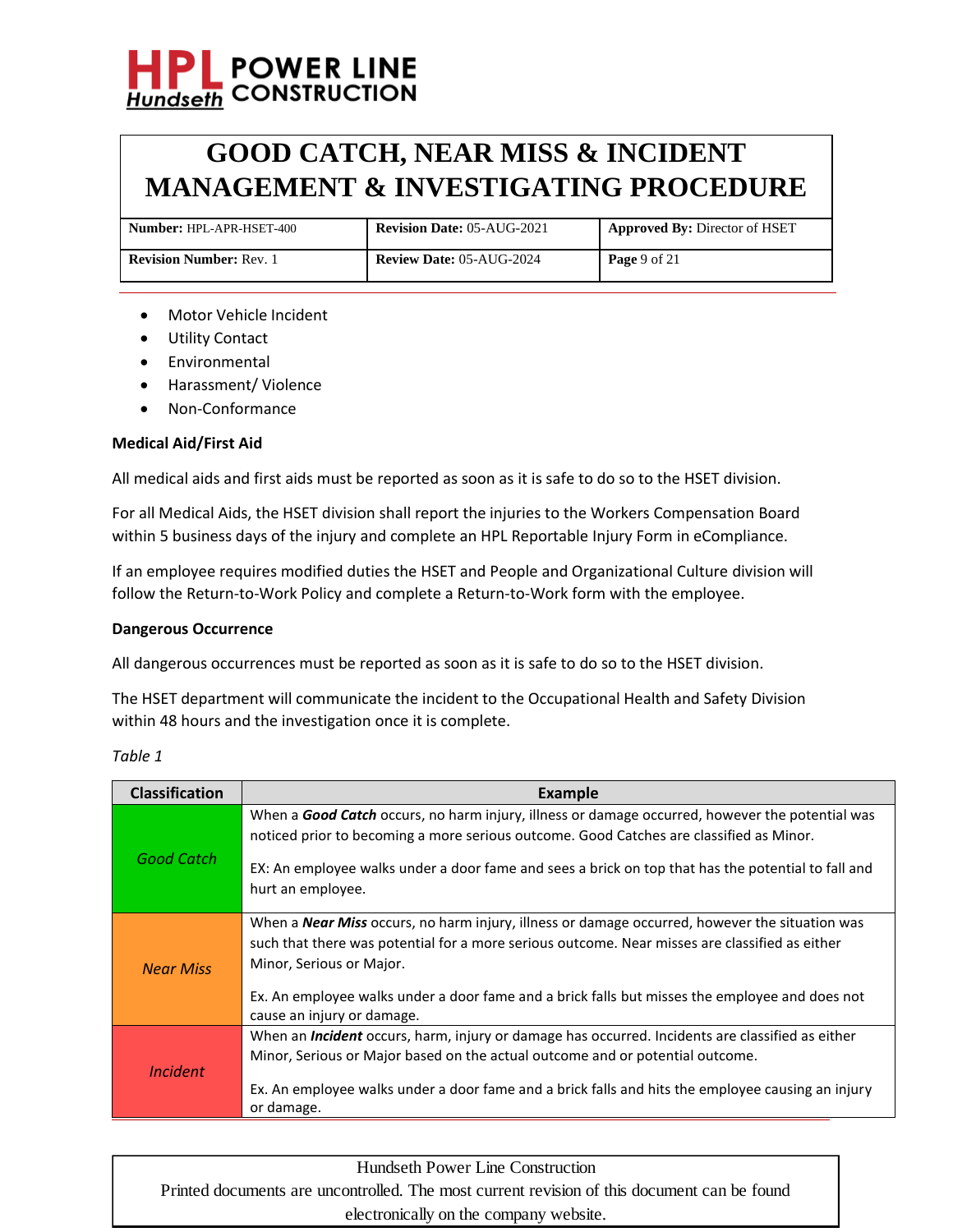

| <b>Number: HPL-APR-HSET-400</b> | <b>Revision Date: 05-AUG-2021</b> | <b>Approved By: Director of HSET</b> |
|---------------------------------|-----------------------------------|--------------------------------------|
| <b>Revision Number: Rev. 1</b>  | <b>Review Date: 05-AUG-2024</b>   | <b>Page</b> 10 of 21                 |

**The most serious outcome across all categories shall be used to classify the incident, however the report can contain more than one classification.**

*Table 2* provides examples that shall be used for guidance when establishing the severity of the actual and or potential outcome of the Good Catch, Near Miss, or Incident.

**Note: for all incidents that may not be listed in** *Table 2* **Incident Reference Chart, please contact the HSET division to clarify classification.**

*Table 2*

|       | <b>Hundseth Powerline Construction Incident Reference Chart</b>                                  |  |  |
|-------|--------------------------------------------------------------------------------------------------|--|--|
|       | <b>Good Catch</b>                                                                                |  |  |
| Minor | Examples:                                                                                        |  |  |
|       | Identifying an uneven or slippery surface and applying a control (i.e. salt on ice)<br>$\bullet$ |  |  |
|       | Moving an object that could fall from a ledge<br>$\bullet$                                       |  |  |
|       | Finding a deficiency in a tool before operating it<br>$\bullet$                                  |  |  |
|       | Catching a finding or deficiency on a daily vehicle pre-trip inspection<br>$\bullet$             |  |  |
|       | Note: All Good Catches will be classified as a Minor.                                            |  |  |

| Injury/Illness   |                                                                                                                                |
|------------------|--------------------------------------------------------------------------------------------------------------------------------|
| <b>Minor</b>     | Examples:                                                                                                                      |
| <b>Near Miss</b> | Non treatment injuries                                                                                                         |
|                  | Slip or trip but did not fall<br>۰                                                                                             |
|                  | Potential injury to public                                                                                                     |
| <b>Serious</b>   | Examples:                                                                                                                      |
| <b>Near Miss</b> | Potential for a serious injury                                                                                                 |
|                  | Open excavation that is not barricaded or signed<br>$\bullet$                                                                  |
|                  | Mobilizing equipment near an unidentified power line<br>$\bullet$                                                              |
|                  | Working at heights without wearing the required PPE<br>$\bullet$                                                               |
|                  | Isolation incidents (guarantee of isolation, construction isolation, switching,<br>$\bullet$<br>recloser block, grounding)     |
|                  | A breach of using or following a procedure, process or standard that had the<br>$\bullet$<br>potential for a serious incident. |
|                  | A violation of limits of approach<br>$\bullet$                                                                                 |
|                  | A compliance or stop work order from a government body<br>۰                                                                    |
| <b>Minor</b>     | First aid as per definition<br>۰                                                                                               |
| <b>Incident</b>  | First aid kit used                                                                                                             |

Hundseth Power Line Construction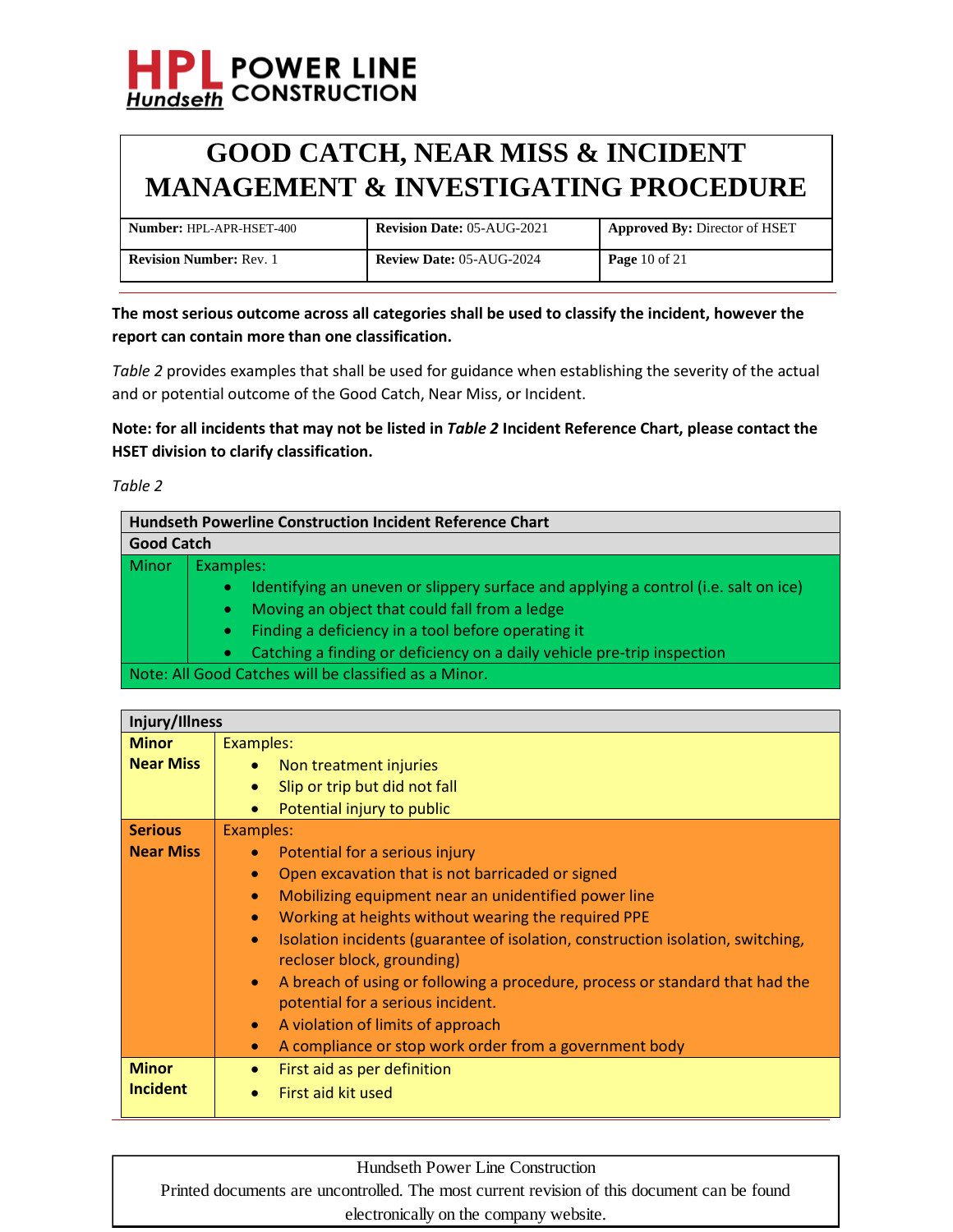## **GOOD CATCH, NEAR MISS & INCIDENT MANAGEMENT & INVESTIGATING PROCEDURE**

| <b>Number:</b> HPL-APR-HSET-400 | <b>Revision Date: 05-AUG-2021</b> | <b>Approved By: Director of HSET</b> |
|---------------------------------|-----------------------------------|--------------------------------------|
| <b>Revision Number: Rev. 1</b>  | <b>Review Date: 05-AUG-2024</b>   | <b>Page 11 of 21</b>                 |

| <b>Serious</b><br>Incident | <b>Occupational illness</b><br>$\bullet$<br>Medical aid as per definition<br>$\bullet$<br><b>Modified duties required</b><br>$\bullet$ |
|----------------------------|----------------------------------------------------------------------------------------------------------------------------------------|
| Major<br>Incident          | Fatality<br>$\bullet$<br>Lost time incident                                                                                            |

|                                    | <b>Property/Equipment/Tool Damage</b>                                                                                                                                                                                                                                                                                                                                                                                                                                                                                                                                                                                                  |
|------------------------------------|----------------------------------------------------------------------------------------------------------------------------------------------------------------------------------------------------------------------------------------------------------------------------------------------------------------------------------------------------------------------------------------------------------------------------------------------------------------------------------------------------------------------------------------------------------------------------------------------------------------------------------------|
| <b>Minor</b><br><b>Near Miss</b>   | Fire hazards are present, and precautions are not taken to address the risk (ex.<br>Idling in tall grass in warm/dry weather, welding in a dry area without wetting<br>the ground prior)<br>$\bullet$                                                                                                                                                                                                                                                                                                                                                                                                                                  |
| <b>Serious</b><br><b>Near Miss</b> | Fire near Hundseth asset(s) or has the potential to spread to Hundseth asset(s)<br>$\bullet$<br>The controls from the Hazard, Aspect and Risk Assessment were not<br>$\bullet$<br>implemented to protect the work zone<br>Unsecured load where equipment fell - no impact to public or property<br>$\bullet$<br>Potential for serious tool, equipment, facility, or property damage<br>$\bullet$<br>Weather conditions existed that could lead to a fire spreading out of control<br>$\bullet$<br>(high winds, dry conditions etc.)                                                                                                    |
| <b>Minor</b><br><b>Incident</b>    | Property damage under \$5,000<br>$\bullet$<br>Vehicle incident with damage under \$5,000<br>$\bullet$<br>Preventable vehicle incident<br>$\bullet$<br>An ignition occurred and the fire is contained but did not spread to another<br>$\bullet$<br>fuel source<br>Property damage to exterior of site (ex. Perimeter fence, building, etc.) with<br>no entry gained.<br>Property damage minor in nature<br>$\bullet$<br><b>Trespassing</b><br>$\bullet$<br>Car prowling with access into vehicle<br>$\bullet$<br>Tailgate resulting in unauthorized access<br>$\bullet$<br><b>Minor theft</b><br>۰<br>Lost or stolen keys<br>$\bullet$ |
| <b>Serious</b><br><b>Incident</b>  | Property damage between \$5,000 to \$50,000<br>$\bullet$<br>Vehicle incident with damage between \$5,000 - \$10,000<br>$\bullet$<br>An ignition has occurred on an Hundseth asset, and the fire spread to other<br>$\bullet$<br>fuel sources, such as grass, trees, crops, property, etc                                                                                                                                                                                                                                                                                                                                               |

Hundseth Power Line Construction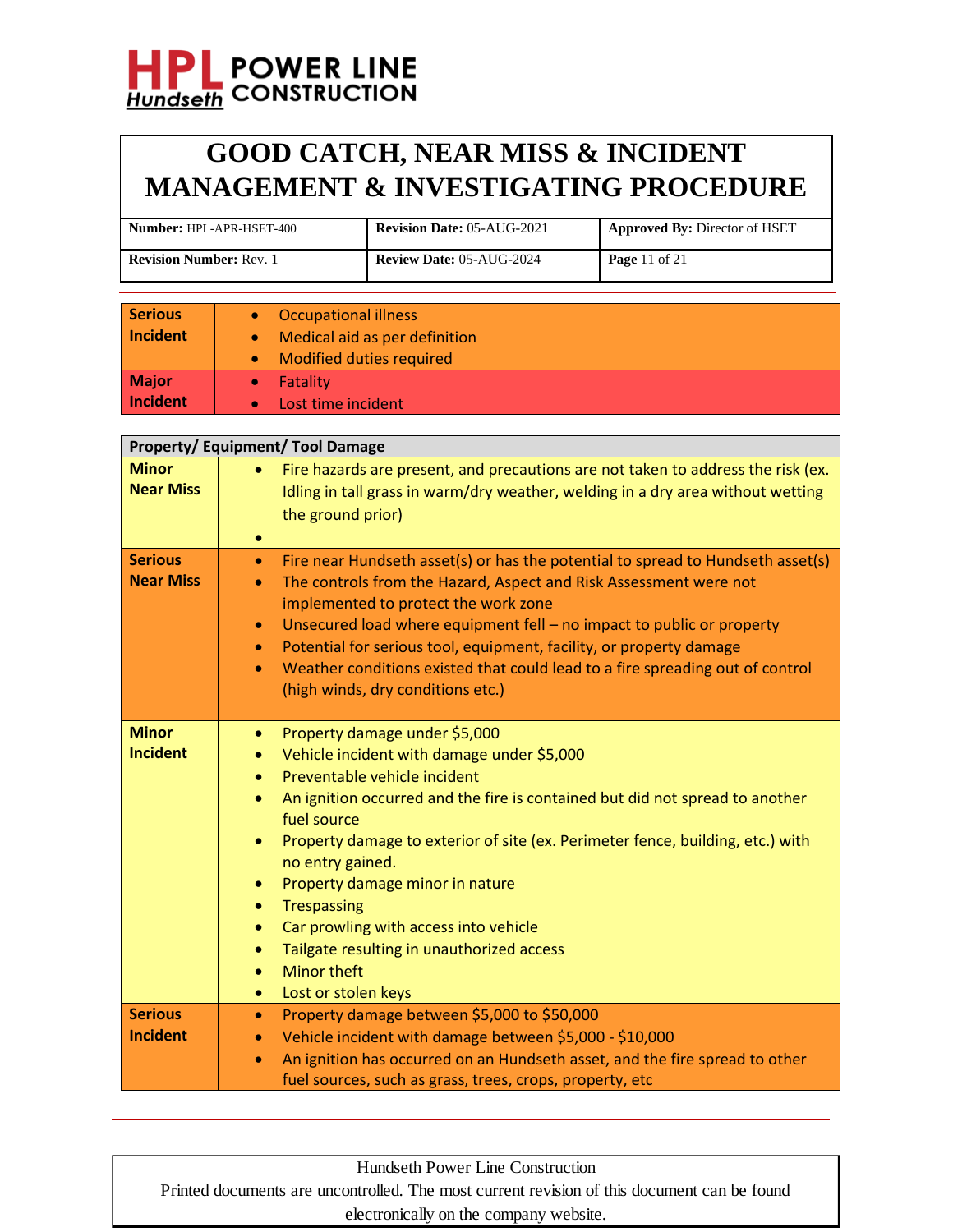## **GOOD CATCH, NEAR MISS & INCIDENT MANAGEMENT & INVESTIGATING PROCEDURE**

| <b>Number: HPL-APR-HSET-400</b> | <b>Revision Date: 05-AUG-2021</b> | <b>Approved By: Director of HSET</b> |
|---------------------------------|-----------------------------------|--------------------------------------|
| <b>Revision Number: Rev. 1</b>  | <b>Review Date: 05-AUG-2024</b>   | <b>Page</b> 12 of 21                 |

|                                 | An ignition has been caused by an employee or contract and a fire starts on a<br>$\bullet$<br>fuel source such as grass, trees, crops, property, etc<br>A fire is ignited with the potential of spreading due to weather conditions (ex.<br>$\bullet$<br>High winds, dry conditions) and the fire department is called to prevent the<br>spread of the fire<br>Low risk of Fines and or litigation<br>$\bullet$<br>Property damage serious in nature<br>$\bullet$<br>Lost or stolen keys and used for entry.<br>$\bullet$<br>Serious theft<br>$\bullet$<br>Property damage to exterior of site (ex. Perimeter fence, building, etc.) with<br>$\bullet$<br>entry gained.<br>Trespassing to complete an action<br>$\bullet$<br>Unauthorized access<br>$\bullet$<br>Threat or harm or damage<br>$\bullet$ |
|---------------------------------|--------------------------------------------------------------------------------------------------------------------------------------------------------------------------------------------------------------------------------------------------------------------------------------------------------------------------------------------------------------------------------------------------------------------------------------------------------------------------------------------------------------------------------------------------------------------------------------------------------------------------------------------------------------------------------------------------------------------------------------------------------------------------------------------------------|
| <b>Major</b><br><b>Incident</b> | Property Damage exceeding \$50,000<br>$\bullet$<br>Vehicle incident with damage above \$10,000<br>$\bullet$<br>A fire caused by an employee, contractor, or asset that has spread beyond and<br>$\bullet$<br>caused property damage, loss of life, loss of reputation.<br>A fire caused in a high-risk fire area<br>$\bullet$<br>High risk of Fines and or litigation<br>$\bullet$<br><b>Major theft</b><br>$\bullet$                                                                                                                                                                                                                                                                                                                                                                                  |

| Motor Vehicle Incident (MVI) |                                                                   |  |
|------------------------------|-------------------------------------------------------------------|--|
| <b>Minor</b>                 | Minor Near Miss and Damage, and No Injury                         |  |
| Incident                     |                                                                   |  |
| <b>Serious</b>               | Serious Near Miss, Minor or Serious Injury or Damage<br>$\bullet$ |  |
| Incident                     |                                                                   |  |
| Major                        | Major Near Miss or Major Injury or Damage<br>$\bullet$            |  |
| Incident                     |                                                                   |  |

| <b>Utility Contact</b> |                                              |
|------------------------|----------------------------------------------|
| <b>Minor</b>           | Exposing a communication line                |
| <b>Near Miss</b>       |                                              |
| <b>Serious</b>         | Encroachment on a National Energy Board Line |
| <b>Near Miss</b>       | Exposing an electrical or gas line           |

## Hundseth Power Line Construction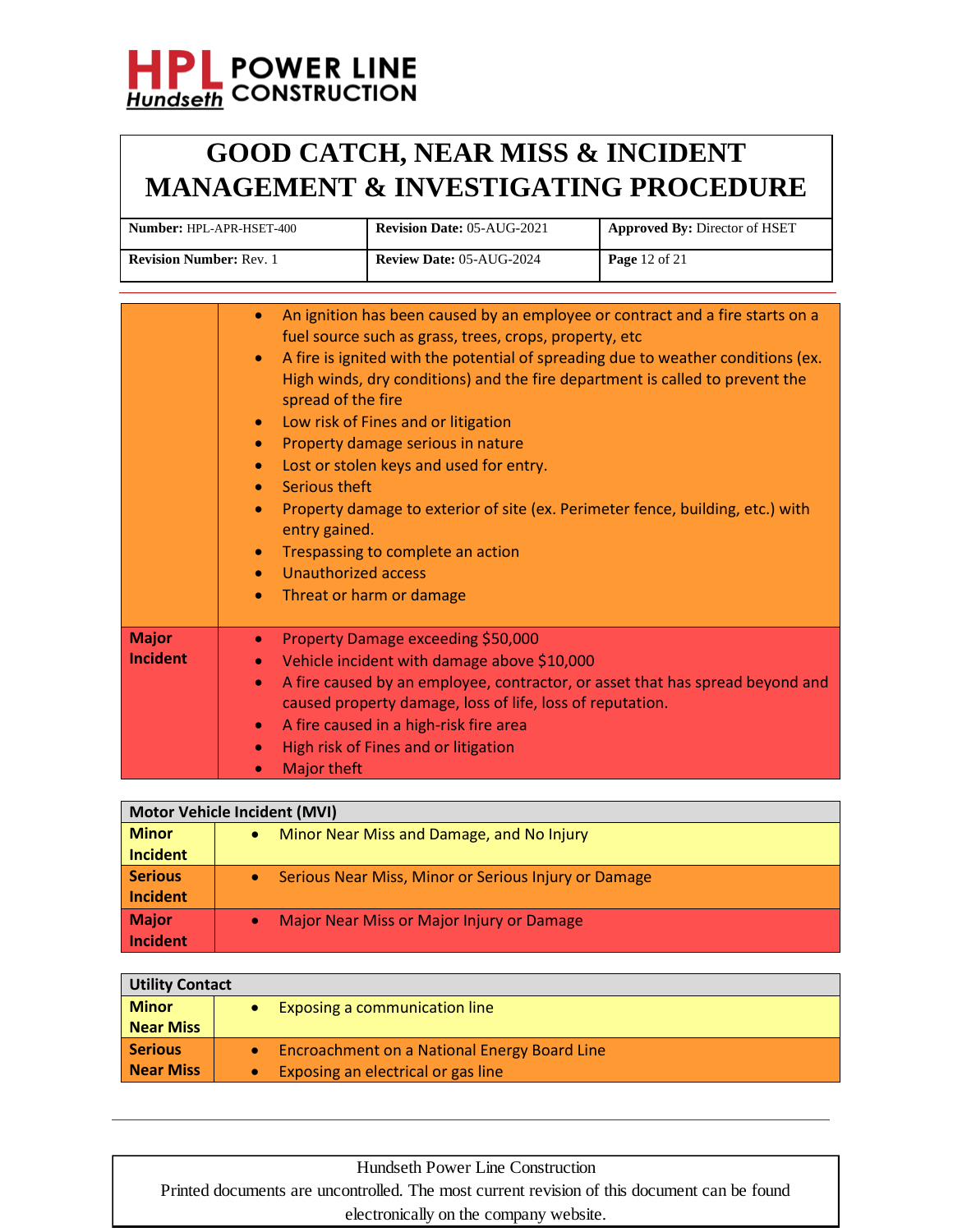## **GOOD CATCH, NEAR MISS & INCIDENT MANAGEMENT & INVESTIGATING PROCEDURE**

| <b>Number: HPL-APR-HSET-400</b> | <b>Revision Date: 05-AUG-2021</b> | <b>Approved By: Director of HSET</b> |
|---------------------------------|-----------------------------------|--------------------------------------|
| <b>Revision Number: Rev. 1</b>  | <b>Review Date: 05-AUG-2024</b>   | <b>Page 13 of 21</b>                 |

| <b>Minor</b><br>Incident   | No chance of injury or Minor Near Miss<br>$\bullet$<br><b>Communication line contact</b><br>$\bullet$                                                                                    |
|----------------------------|------------------------------------------------------------------------------------------------------------------------------------------------------------------------------------------|
| <b>Serious</b><br>Incident | <b>Minor or Serious Near Miss Injury</b><br>$\bullet$<br>Secondary Electrical or Low-Pressure Gas Line<br>$\bullet$                                                                      |
| Major<br>Incident          | Serious Near Miss or Serious or Serious Injury<br>$\bullet$<br><b>Primary Electrical and or High-Pressure Gas Line</b><br>$\bullet$<br><b>National Energy Board Contact</b><br>$\bullet$ |

| <b>Environmental</b>               |                                                                                                                                                                                                                                                                                                                                                                                                                                                                                                                                                                                                                                                                                                                                                                                                                           |
|------------------------------------|---------------------------------------------------------------------------------------------------------------------------------------------------------------------------------------------------------------------------------------------------------------------------------------------------------------------------------------------------------------------------------------------------------------------------------------------------------------------------------------------------------------------------------------------------------------------------------------------------------------------------------------------------------------------------------------------------------------------------------------------------------------------------------------------------------------------------|
| <b>Minor</b><br><b>Near Miss</b>   | Release of less than 5 liters of:<br>$\bullet$<br>In-service PCB electrical insulating oil (<50 ppm) resulting in a cumulative PCB<br>$\circ$<br>release of <0.75 grams<br>Any environmentally sensitive liquid (not including battery acid)<br>$\circ$<br>Any non-conformance with a Hundseth standard, procedure, or project specific<br>$\bullet$<br>environmental requirement that can be rectified immediately.                                                                                                                                                                                                                                                                                                                                                                                                      |
| <b>Serious</b><br><b>Near Miss</b> | A release of in-service PCB electrical insulating oil (<50ppm) resulting in a<br>$\bullet$<br>cumulative PCB release of >0.75 grams of PCB but less than 1.0 grams of PCB.<br>An action or event that had the potential to result in a Serious Environmental<br>$\bullet$<br>incident.                                                                                                                                                                                                                                                                                                                                                                                                                                                                                                                                    |
| <b>Minor</b><br><b>Incident</b>    | Release of greater than 5 liters of:<br>$\bullet$<br>In-service PCB electrical insulating oil (<50ppm) not resulting in a cumulative<br>$\circ$<br>PCB release of >0.75 grams.<br>Any environmentally sensitive liquid (not including battery acid)<br>$\circ$<br>Any release of battery acid <5L.<br>$\circ$<br>A release of a greenhouse gas (ex. refrigerants, SF6, CF4) less than 10 kg or less<br>$\circ$<br>than a 10-minute sustained release.<br>An activity that results in the death or injury of wildlife listed as "non-licence<br>$\bullet$<br>animals."<br>Discovery of dead or injured wildlife on or within Hundseth facilities<br>$\bullet$<br>Any non-conformance with a Hundseth standard, procedure, or project specific<br>$\bullet$<br>environmental requirement that can be rectified immediately. |
| <b>Serious</b><br><b>Incident</b>  | Release of greater than 50 liters of:<br>$\bullet$<br>In-service PCB electrical insulating oil (<50ppm) resulting in a cumulative PCB<br>$\circ$<br>release of >0.75 grams.<br>Any environmentally sensitive liquid >50L (not including battery acid)<br>$\circ$<br>Any release of battery acid >5L.<br>$\bullet$                                                                                                                                                                                                                                                                                                                                                                                                                                                                                                         |

Hundseth Power Line Construction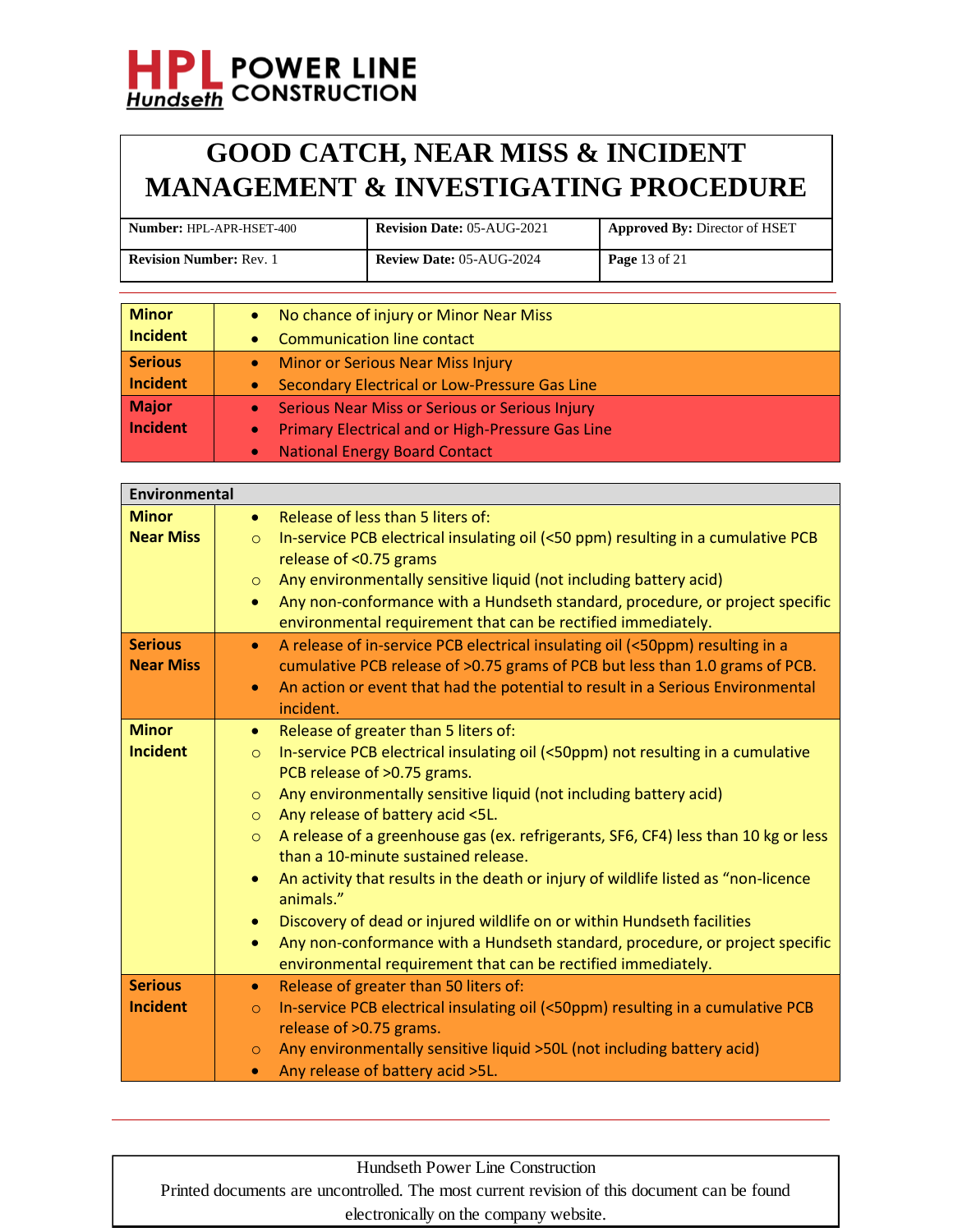## **GOOD CATCH, NEAR MISS & INCIDENT MANAGEMENT & INVESTIGATING PROCEDURE**

| <b>Number: HPL-APR-HSET-400</b> | <b>Revision Date: 05-AUG-2021</b> | <b>Approved By: Director of HSET</b> |
|---------------------------------|-----------------------------------|--------------------------------------|
| <b>Revision Number: Rev. 1</b>  | <b>Review Date: 05-AUG-2024</b>   | <b>Page</b> 14 of 21                 |

|                             | A release of a greenhouse gas (ex. refrigerants, SF6, CF4) greater than 10 kg or<br>$\bullet$ |
|-----------------------------|-----------------------------------------------------------------------------------------------|
|                             | greater than a 10-minute sustained release.                                                   |
|                             | A product or substance released in any volume to a surface water body<br>$\bullet$            |
|                             | (including a wetland or watercourse) or groundwater.                                          |
|                             | The disposal of waste at an unauthorized waste management facility.<br>$\bullet$              |
|                             | An activity that results in the disturbance or death of a migratory bird,<br>$\bullet$        |
|                             | disturbance or destruction of legally protected habitat, or injury/death of a                 |
|                             | species-at-risk.                                                                              |
|                             | Deposition of a substance that is harmful to migratory birds, or permitting such<br>$\bullet$ |
|                             | a substance to be deposited, in waters or an area frequented by migratory                     |
|                             | birds or in a place from which the substance may enter such waters or such an                 |
|                             | area.                                                                                         |
|                             | Commencement of construction, operations, or maintenance activities or<br>$\bullet$           |
|                             | works without the proper environmental approvals or notifications in place                    |
|                             | Any activities or works that are in non-compliance with the conditions of<br>$\bullet$        |
|                             | provincial or federal regulations, legislation, authorization, or approval.                   |
|                             | Formal notice of investigation or an environmental order issued by a provincial<br>$\bullet$  |
|                             | or federal environmental regulatory agency.                                                   |
| <b>Major</b>                | Stop work order a provincial or federal environmental regulatory agency.<br>$\bullet$         |
| <b>Incident</b>             | Incident resulting in a serious adverse effect on the environment.<br>$\bullet$               |
|                             | Charges, fines, or administrative penalties laid by a provincial or federal<br>$\bullet$      |
|                             | environmental regulatory agency.                                                              |
| <b>Harassment/ Violence</b> |                                                                                               |
| <b>Minor</b>                | Vicious animal or human in the area<br>$\bullet$                                              |
| <b>Near Miss</b>            |                                                                                               |
| <b>Serious</b>              | Verbal aggressive or threatening behaviour<br>$\bullet$                                       |
| <b>Incident</b>             | Socially excluding or isolating someone<br>$\bullet$                                          |
|                             | Persistently criticizing, undermining, belittling, demeaning, or ridiculing<br>$\bullet$      |
|                             | someone                                                                                       |
|                             | Swearing at someone or using inappropriate language to them<br>$\bullet$                      |
|                             | Abusing authority by publicly ridiculing or disciplining a subordinate<br>$\bullet$           |
|                             | Abusing authority by interfering with a subordinate's performance or job<br>$\bullet$         |
|                             | Threat of vicious animal in the area<br>$\bullet$                                             |
|                             | Displaying offensive posters, cartoons or images of a sexual nature<br>$\bullet$              |
|                             | Sending inappropriate electronic communications.<br>$\bullet$                                 |
|                             | Making abusive or derogatory remarks or jokes about someone's gender,<br>$\bullet$            |
|                             | gender identity or gender expression, sex or sexual orientation.                              |
|                             |                                                                                               |

Hundseth Power Line Construction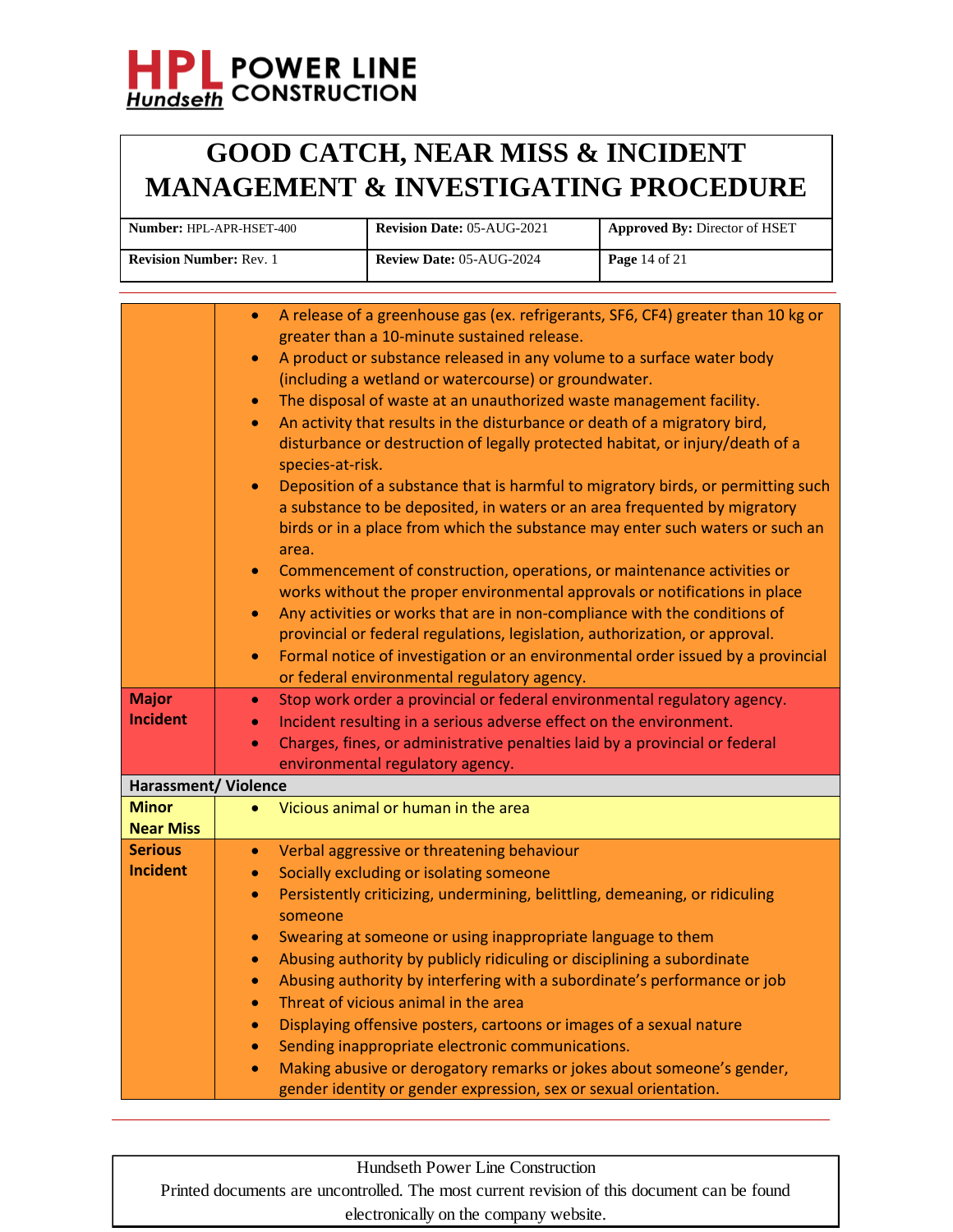## **GOOD CATCH, NEAR MISS & INCIDENT MANAGEMENT & INVESTIGATING PROCEDURE**

| <b>Number:</b> HPL-APR-HSET-400 | <b>Revision Date: 05-AUG-2021</b> | <b>Approved By: Director of HSET</b> |
|---------------------------------|-----------------------------------|--------------------------------------|
| <b>Revision Number: Rev. 1</b>  | <b>Review Date: 05-AUG-2024</b>   | <b>Page</b> 15 of 21                 |

|                | Spreading malicious rumours or gossip about an individual or a group.<br>$\bullet$                                                                                           |
|----------------|------------------------------------------------------------------------------------------------------------------------------------------------------------------------------|
| <b>Serious</b> | Physical threat or attack on an employee<br>$\bullet$                                                                                                                        |
| Incident       | Evacuation of site (threat or event)                                                                                                                                         |
|                | Using the internet to harass, threaten or maliciously embarrass someone<br>$\bullet$                                                                                         |
|                | Abusing authority by soliciting a sexual or romantic relationship from a<br>$\bullet$<br>subordinate, or making social invitations with sexual overtones to a<br>subordinate |
|                | Using the internet to make sexual threats, or to harass or exploit someone<br>$\bullet$<br>sexually                                                                          |
|                | Sexual assault or touching<br>$\bullet$                                                                                                                                      |
|                | Sexual invitations or requests in return from a promise, promotion or reward<br><b>Physical assault</b><br>$\bullet$                                                         |
|                | Domestic violence.                                                                                                                                                           |
|                | Damaging, hiding or stealing someone's personal belongings or work<br>$\bullet$<br>equipment.                                                                                |

| <b>Non-Conformance</b> |                                                                                 |
|------------------------|---------------------------------------------------------------------------------|
| <b>Opportunity</b>     | An improvement action to meet internal or customer requirements or<br>$\bullet$ |
| for                    | enhance internal or customer satisfaction                                       |
| <b>Improvement</b>     | Areas of practice in need of improvement<br>۰                                   |
|                        | Improvement priority for the institution<br>$\bullet$                           |
|                        | Opportunity to improve from an auditor's experience in the industry             |
| <b>Minor Non-</b>      | A single observed lapse or isolated incident<br>$\bullet$                       |
| <b>Conformance</b>     | Minimal risk of nonconforming product or service<br>$\bullet$                   |
|                        | A drawing marked up with unauthorized changes<br>$\bullet$                      |
|                        | A purchase order released without review and approval<br>$\bullet$              |
|                        | An inspection instrument past its calibration date.<br>$\bullet$                |
|                        | A training record not available<br>$\bullet$                                    |
| <b>Major Non-</b>      | Construction not completed as per given design/drawing<br>$\bullet$             |
| <b>Conformance</b>     | Deviation from the project specification<br>$\bullet$                           |
|                        | Work fails to meet agreed quality standards<br>$\bullet$                        |
|                        | Several minor non-conformances related to the same clause<br>$\bullet$          |
|                        | No documented procedure<br>$\bullet$                                            |
|                        | Document changes routinely carried out in an unauthorized manner<br>$\bullet$   |
|                        | Major purchases made from unevaluated suppliers.                                |
|                        | Product purchased without required inspection and tests.                        |

Hundseth Power Line Construction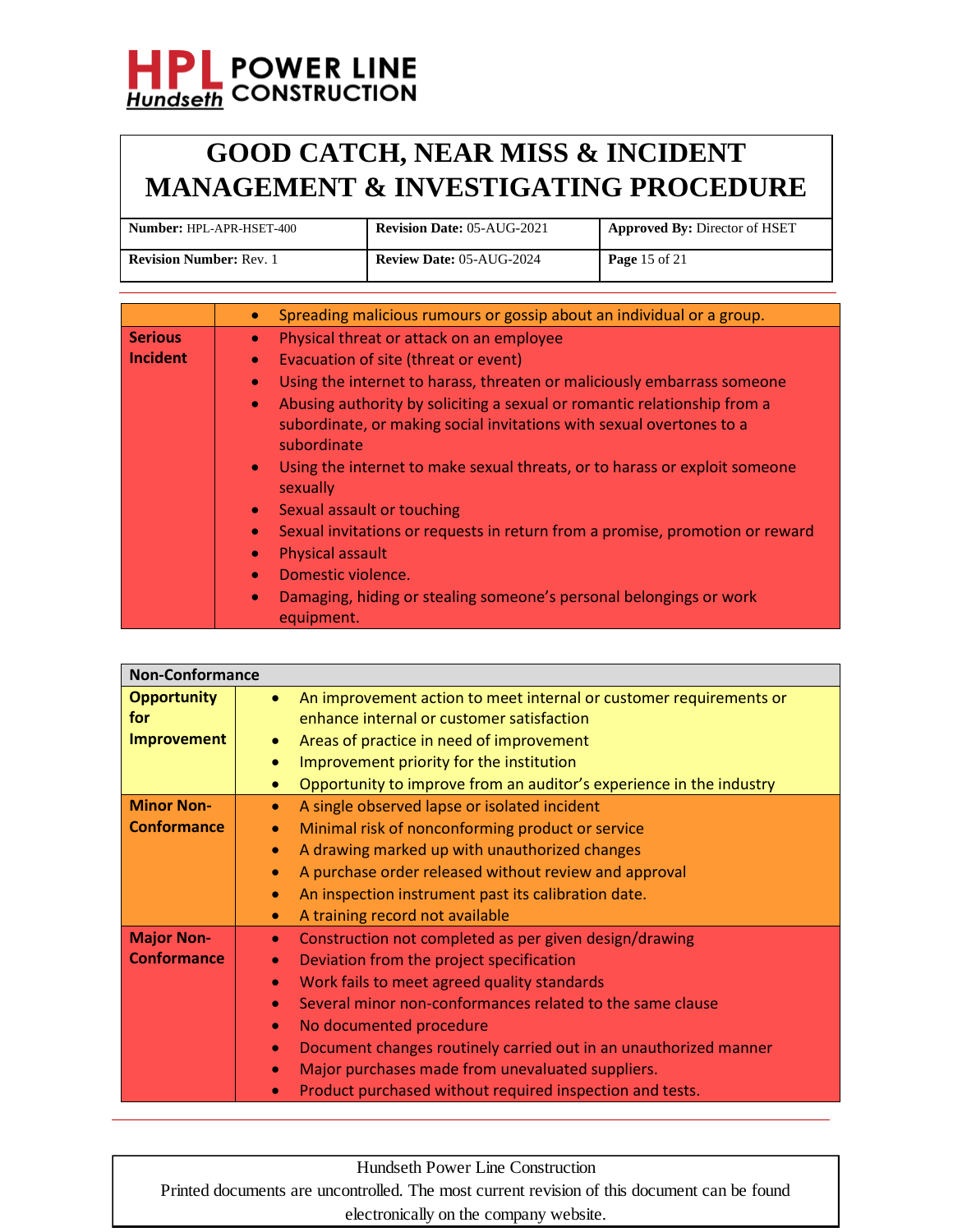

| <b>Number: HPL-APR-HSET-400</b> | <b>Revision Date: 05-AUG-2021</b> | <b>Approved By: Director of HSET</b> |
|---------------------------------|-----------------------------------|--------------------------------------|
| <b>Revision Number: Rev. 1</b>  | <b>Review Date: 05-AUG-2024</b>   | <b>Page</b> 16 of 21                 |

## **Table 3 Classifications and Reporting Requirements**

| Injury/Illness,<br><b>Environment,</b><br><b>Line Contact.</b><br><b>Property</b><br>Damage, Tool<br>Damage,<br><b>Equipment</b><br>Damage,<br><b>Motor Vehicle</b><br><b>Incident</b> | Verbal/<br>Written<br><b>Notification</b><br>to the<br><b>Operations</b><br>Manager &<br>the HSET<br><b>Division</b><br>within 2<br>hours | <b>Verbal/Written</b><br>Notification to the<br>Vice<br><b>President/President</b><br>& CEO within 2 hours. | Preliminary<br><b>Report or</b><br><b>Bulletin</b><br><b>Required</b><br>within 24<br>hours | Conference<br><b>Call required</b><br>within 24<br>hours. | Investigation<br><b>Required</b> | Final<br>report<br>required<br>within 7<br>calendar<br>days | <b>Notify</b><br>OH&S | <b>Notify</b><br><b>WCB</b> | Final<br>report<br>required<br>within 48<br>hours<br>including<br>learnings. |
|----------------------------------------------------------------------------------------------------------------------------------------------------------------------------------------|-------------------------------------------------------------------------------------------------------------------------------------------|-------------------------------------------------------------------------------------------------------------|---------------------------------------------------------------------------------------------|-----------------------------------------------------------|----------------------------------|-------------------------------------------------------------|-----------------------|-----------------------------|------------------------------------------------------------------------------|
| Minor                                                                                                                                                                                  | Yes                                                                                                                                       | No                                                                                                          | No                                                                                          | No                                                        | Yes                              | Yes                                                         | No                    | No                          | No                                                                           |
| <b>Serious</b>                                                                                                                                                                         | Optional                                                                                                                                  | Optional                                                                                                    | Optional                                                                                    | Optional                                                  | Yes                              | <b>Yes</b>                                                  | Yes                   | Yes                         | No                                                                           |
| Major                                                                                                                                                                                  | Yes                                                                                                                                       | Yes                                                                                                         | Yes                                                                                         | Yes                                                       | Yes                              | Yes                                                         | Yes                   | Yes                         | No                                                                           |
| <b>Good Catch Reporting</b>                                                                                                                                                            |                                                                                                                                           |                                                                                                             |                                                                                             |                                                           |                                  |                                                             |                       |                             |                                                                              |
| Minor                                                                                                                                                                                  | No                                                                                                                                        | No                                                                                                          | No                                                                                          | No                                                        | No                               | No                                                          | No                    | No                          | Yes                                                                          |
| <b>Near Miss Reporting</b>                                                                                                                                                             |                                                                                                                                           |                                                                                                             |                                                                                             |                                                           |                                  |                                                             |                       |                             |                                                                              |
| Minor                                                                                                                                                                                  | No.                                                                                                                                       | No.                                                                                                         | No                                                                                          | No                                                        | No                               | No.                                                         | No                    | No                          | Yes                                                                          |
| Serious                                                                                                                                                                                | Optional                                                                                                                                  | Optional                                                                                                    | Optional                                                                                    | Optional                                                  | Yes                              | Yes                                                         | No                    | No                          | No                                                                           |
| Major                                                                                                                                                                                  | Yes                                                                                                                                       | Yes                                                                                                         | Yes                                                                                         | Yes                                                       | Yes                              | Yes                                                         | No                    | No                          | No                                                                           |

## **INVESTIGATING**

Investigations will be prioritized and performed in accordance with the verified incident severity rating.

The incident severity rating may be re-evaluated throughout the investigation process as new information presents itself.

#### **Conflict of Interest**

Hundseth Power Line Construction Printed documents are uncontrolled. The most current revision of this document can be found electronically on the company website.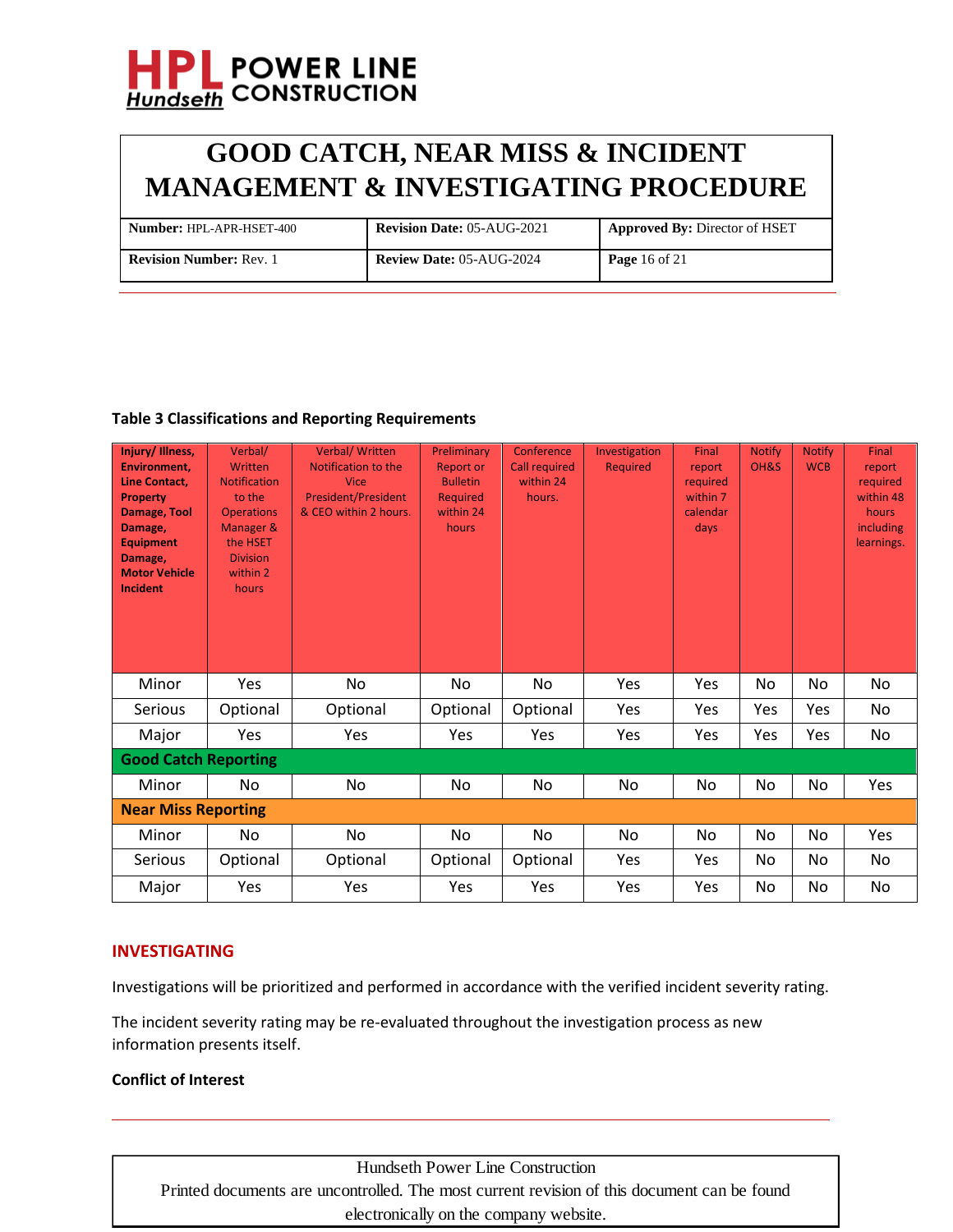## **GOOD CATCH, NEAR MISS & INCIDENT MANAGEMENT & INVESTIGATING PROCEDURE**

| <b>Number: HPL-APR-HSET-400</b> | <b>Revision Date: 05-AUG-2021</b> | <b>Approved By: Director of HSET</b> |
|---------------------------------|-----------------------------------|--------------------------------------|
| <b>Revision Number: Rev. 1</b>  | <b>Review Date: 05-AUG-2024</b>   | <b>Page</b> 17 of 21                 |

For Serious or Major investigation prior to accepting the roles of Incident Owner, Lead Investigator or a member of the investigation team, the individual must fill out a Disclosure of a Conflict-of-Interest Form on eCompliance. If a conflict is declared, please forward the form to the Director of Health, Safety, Environment and Training.

For Minor investigations, it is assumed there is no conflict of interest, and the form is not to be completed. In the event there is a conflict of interest, the form must be filled out and a copy forwarded to the Director of Health, Safety, Environment and Training and a copy will be attached to the incident report form in eCompliance.

The Conflict-of-Interest form is used to assist in determining if someone has a conflict of interest in an investigation. In general, a conflict may exist if:

- A direct or indirect relationship (former employee, friends of employee, extended family) with parties involved in the incident (financial, professional, or personal interest.)
- An individual involved directly, present, and on-site on the job that resulted int eh incident.
- An individual who developed the policies/ standard procedures involved in the incident when it appears the policy/standard procedure was insufficient.
- Any other relationship or interest that could result in a conflict of interest.

Managing the staff involved in an incident does not mean that the Manager has a conflict of interest unless the Managers actions or direction caused the incident.

Note: filling out the Conflict-of-Interest form at the start of the investigation does not excuse a person from declaring a conflict of interest later once additional information is available.

## **Investigation Requirements**

Incidents as defined in the Incident Reference Chart will be investigated at a minimum as follows:

- Minor Requires a brief investigation by the Supervisor (or designate) of the employee involved in the incident. The Supervisor (or designate) acts as both Lead Investigator and Incident Owner. This may be as short as a few minutes to understand what occurred and fill out the appropriate incident report in eCompliance.
- **Serious** Requires an investigation by the HSET division or the People & Organizational Culture division (or designate). The HSET and or the People & Organizational Culture division acts as the Lead Investigator and the Manager of the area acts as the Incident Owner. The Supervisor will fill out an incident report in eCompliance and the HSET division or the People & Organizational Culture division will complete the investigation form.

Hundseth Power Line Construction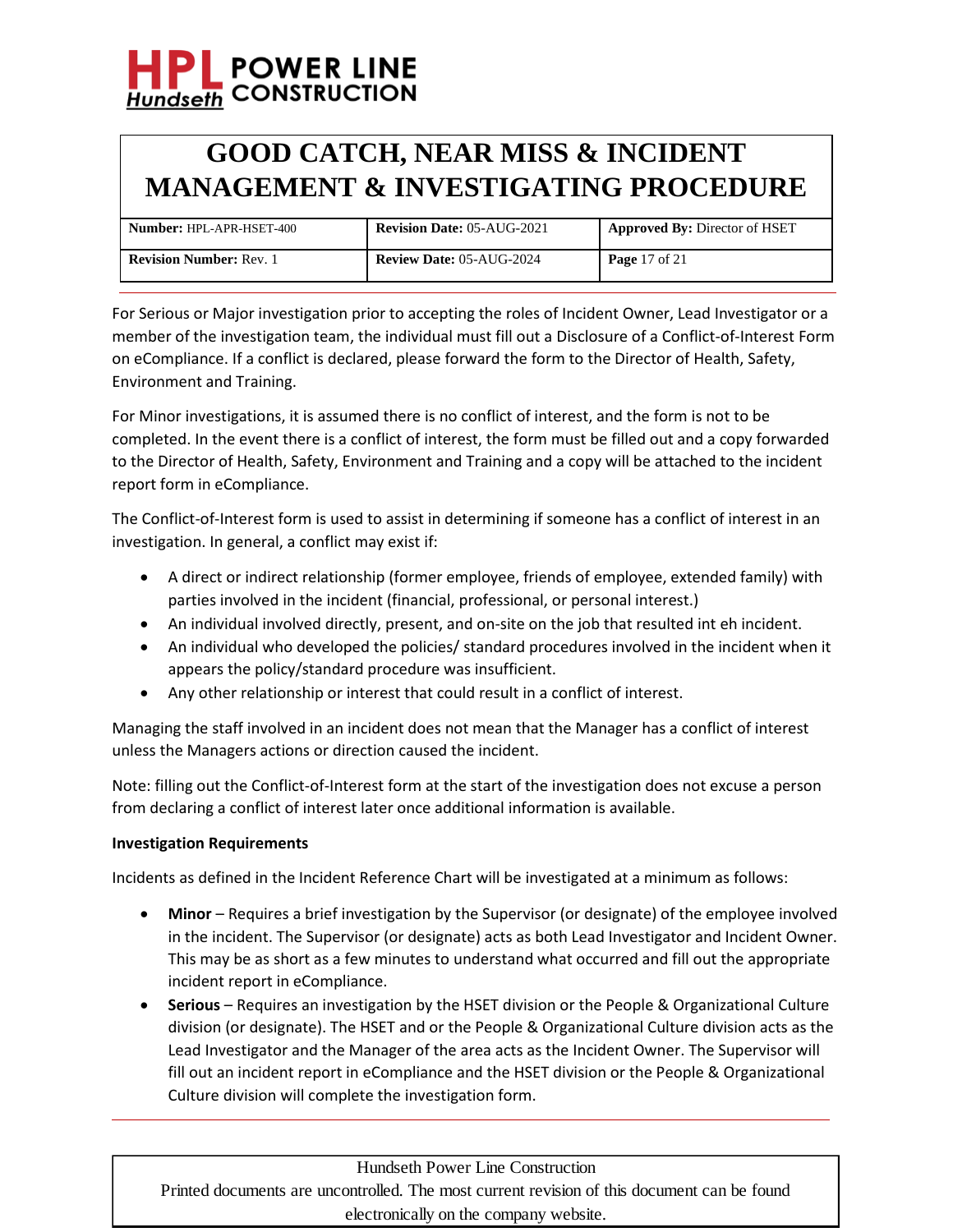## **GOOD CATCH, NEAR MISS & INCIDENT MANAGEMENT & INVESTIGATING PROCEDURE**

| <b>Number: HPL-APR-HSET-400</b> | <b>Revision Date: 05-AUG-2021</b> | <b>Approved By: Director of HSET</b> |
|---------------------------------|-----------------------------------|--------------------------------------|
| <b>Revision Number: Rev. 1</b>  | <b>Review Date: 05-AUG-2024</b>   | <b>Page 18 of 21</b>                 |

• **Major** – The incident owner is assigned and must be a Director or higher level. A Lead Investigator is assigned from the HSET department. If there is a conflict of interest or a fatality the investigation will be contracted out to another source.

Note: the '5-Why' methodology is encouraged to determine the root cause(s). The HSET division will offer support to Managers during investigations for Minor Incidents and/or Near Misses.

## **Gathering Evidence**

During the investigation, the investigator and/or investigation team shall gather evidence to assist in determining root causes involved in the incident or near miss such as the following:

- Diagrams
- Maps
- Detailed and structured interviews of the involved persons and/ or witness interview accounts
- Photographs
- Measurements
- Videos
- Plot/Site Plans
- Hazard and Risk Assessments
- Samples of soil, water, noise, or air
- Equipment or Tools
- Documents (reports, monitoring data, emails, access logs, traffic plans, locates, etc)

Record details immediately as the incident site may be subject to rapid change or destruction. Include details such as:

- Witness Statement Forms are filled out
- Law enforcement or regulatory involvement (if applicable)
- Position of equipment (hoists, vehicles, controls)
- Position of materials (chemicals, loads, spill)
- Preventative devices in use (guards, valves, locks)
- Ergonomic conditions (lighting levels, position of machinery controls)
- Environmental impacts (weather conditions, near a body of water, at risk species)
- Housekeeping (debris)
- Physical evidence of drug or alcohol paraphernalia

As part of the investigation, an investigator may seize any HPL owned asset as evidence.

### Hundseth Power Line Construction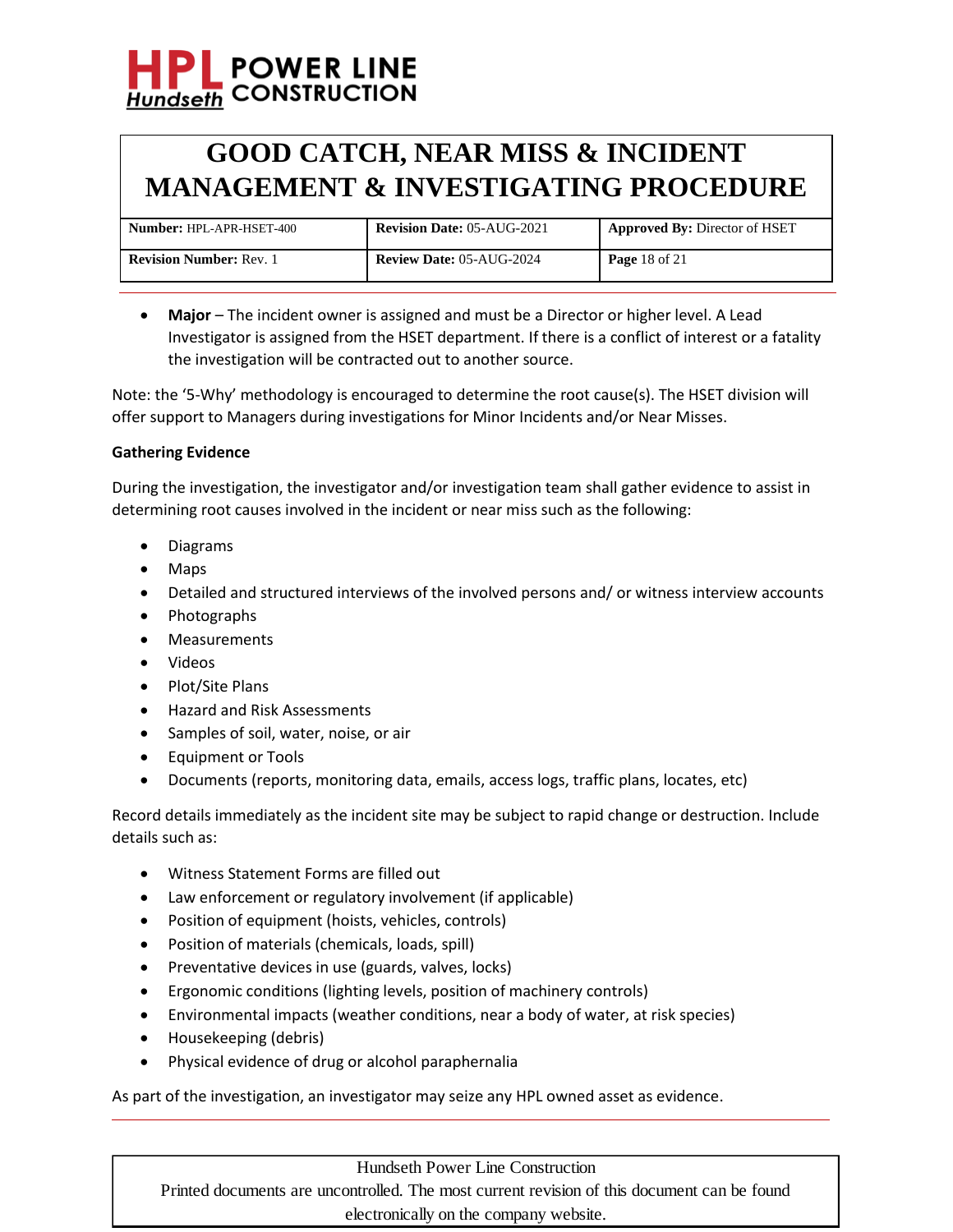## **GOOD CATCH, NEAR MISS & INCIDENT MANAGEMENT & INVESTIGATING PROCEDURE**

| <b>Number: HPL-APR-HSET-400</b> | <b>Revision Date: 05-AUG-2021</b> | <b>Approved By: Director of HSET</b> |
|---------------------------------|-----------------------------------|--------------------------------------|
| <b>Revision Number: Rev. 1</b>  | <b>Review Date: 05-AUG-2024</b>   | <b>Page</b> 19 of 21                 |

All seized evidence should be documented within the Investigation form. A lock out tag must be placed on the item if the item is being stored in a public area, for example equipment or large tools.

Seized evidence must be kept and stored in an appropriate secure container. An exception would be the period of time which an exhibit is being forensically acquired and analyzed at which time; the exhibit shall be stored within a secure room.

## **Evaluate Data and Conduct Interviews**

Based on the initial evidence, such as Witness Statements, a selection of interviewees will be required to verify information and clarify facts and provide additional details for the investigation. It is best practice to conduct these interviews separately for each interviewee and not as a group.

Investigators are encouraged to remind interviewees at the start of the interview the focus on the investigation process is to prevent future incidents and not assign blame.

If the investigator suspects there may be an intentional breach of company policies, standards or process the lead investigator will inform the Incident Owner and People and Organizational Culture division. The People and Organizational Culture division will provide support for any additional required discussion with the employee and any disciplinary matters are outside the scope of the incident investigation.

### **Complete Root Cause Analysis**

It is important to find the root causes of the event and not focus on the superficial issues.

For Serious and Major investigation, the '5 Why' methodology is encouraged to determine root cause(s). The methodology uses an interrogative technique to explore the cause-and-effect relationships underlying a particular problem.

### **Develop Recommendations**

Once the investigation interviews and root causes are completed, appropriate recommendations can be identified to preventing similar incidents from occurring.

Recommendations are typically more permanent solutions and may require more time to accomplish.

Recommendations should be written with the context that they will be used to develop corrective actions.

Recommendations should all be practical and reasonable.

## Hundseth Power Line Construction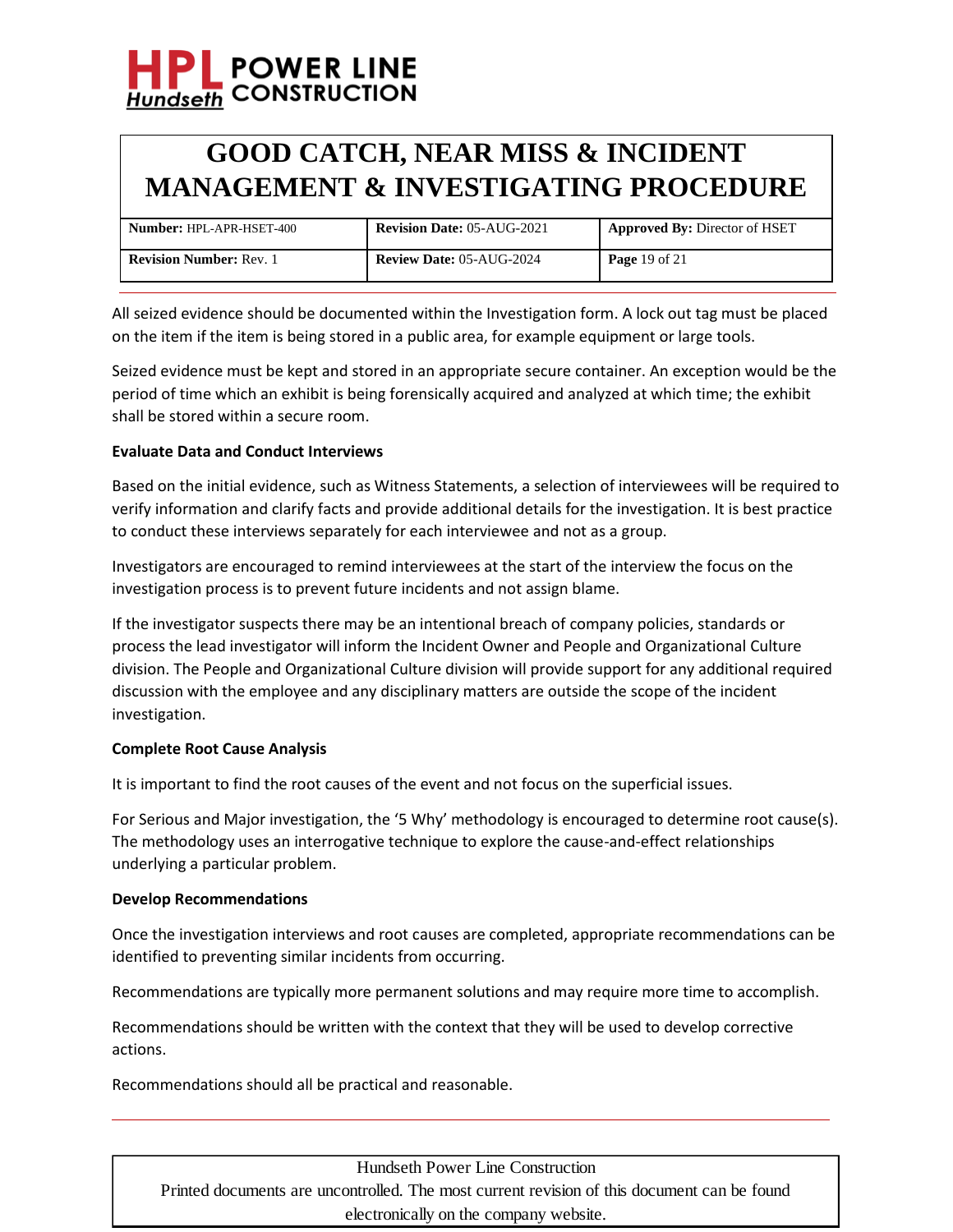

| <b>Number: HPL-APR-HSET-400</b> | <b>Revision Date: 05-AUG-2021</b> | <b>Approved By: Director of HSET</b> |
|---------------------------------|-----------------------------------|--------------------------------------|
| <b>Revision Number: Rev. 1</b>  | <b>Review Date: 05-AUG-2024</b>   | <b>Page</b> 20 of 21                 |

#### **Investigation Reporting**

Formal investigation reports are not required for Minor; instead, this function is met by filling out the incident report on eCompliance. Serious and Major investigations are required on an investigation form in eCompliance.

One the report is drafted it will be reviewed and signed off by the Investigator, Supervisor, Manager/Assistant Manager, Vice President, HSET division or the People & Organizational Culture division and a member of the Occupational Health and Safety Committee.

#### **Corrective Actions**

Corrective or preventative actions are developed in response to a recommendation.

When corrective actions are developed, they must be assigned to a person, by name, not position, for completion by an identified date in eCompliance. Staff are encouraged to consider using SMART (Specific, Measurable, Achievable, Realistic and Time bound) wording to ensure the proposed action addresses the recommendation. Effectiveness criteria maybe applied to corrective actions.

In the event insufficient resources are available a request should be prepared and reviewed and approved by the Vice President of the division of the incident.

Corrective actions will be tracked and completed in eCompliance.

#### **Communication of the Incident**

Information identified and documented through management of the incident may assist others (internal and external) in preventing similar incidents from recurring.

Incidents and Investigations will be communicated through Bulletins, Safety Meetings and Occupational Health and Safety Meetings unless they contain confidentiality for the protection of the employees.

### **Training**

Employees who are responsible for using the Incident Investigation Process shall be trained in the requirements outlined in this process and investigation techniques.

Training opportunities should focus on developing the following skills:

Hundseth Power Line Construction